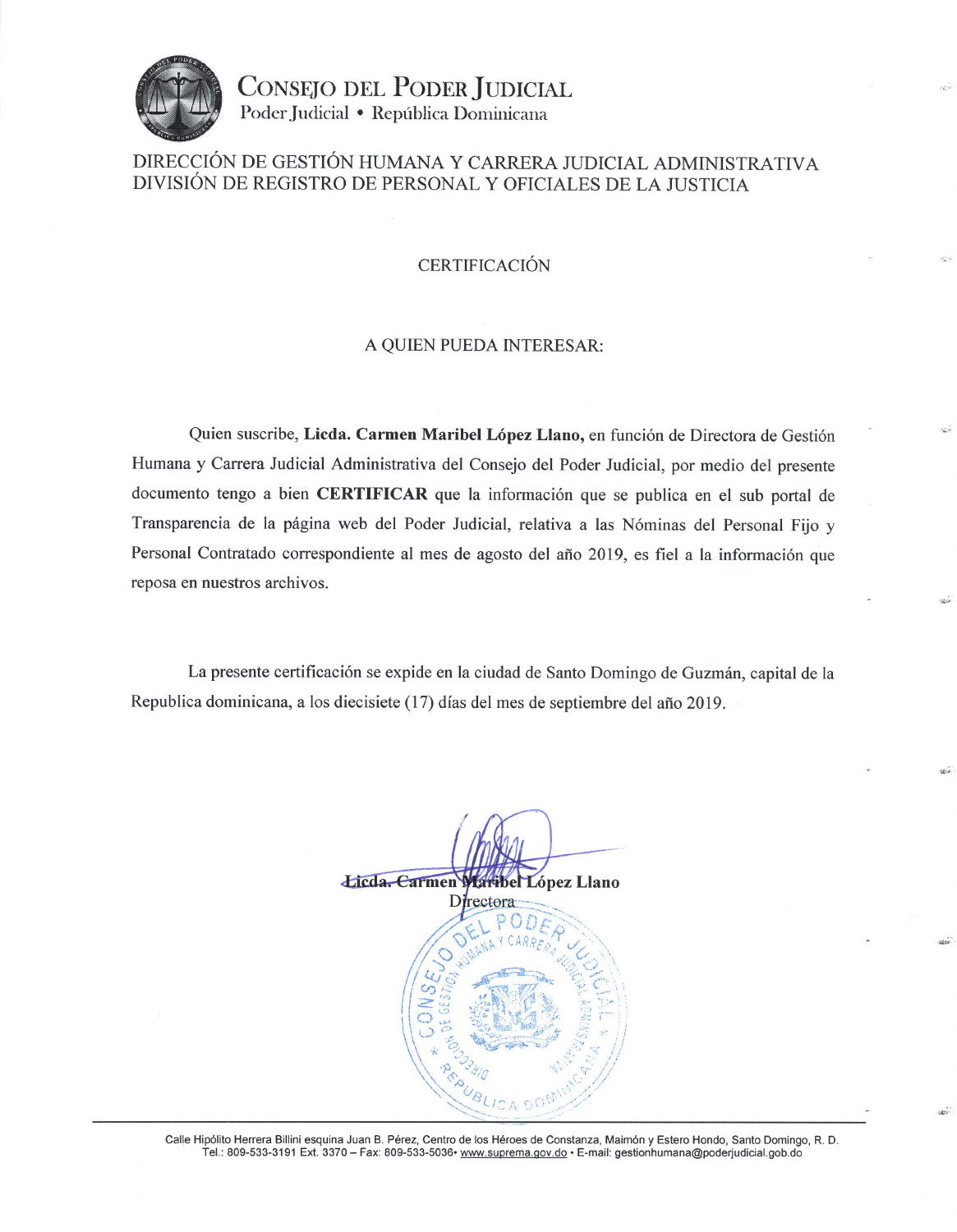

# CONSEJO DEL PODER JUDICIAL

Poder Judicial · República Dominicana

## **DIRECCIÓN GENERAL DE ADMINISTRACIÓN Y CARRERA JUDICIAL DIRECCIÓN DE GESTIÓN HUMANA Y CARRERA JUDICIAL ADMINISTRATIVA DIVISIÓN DE REGISTRO DE PERSONAL Y OFICIALES DE LA JUSTICIA**

| NÓMINA PERSONAL CONTRATADO - AGOSTO 2019 |                                     |                             |                                                 |                  |                           |  |
|------------------------------------------|-------------------------------------|-----------------------------|-------------------------------------------------|------------------|---------------------------|--|
| <b>ESTATUS</b>                           | <b>NOMBRE</b>                       | <b>CARGO</b>                | <b>DEPENDENCIA</b>                              | <b>SUELDO</b>    | <b>F- FIN DE CONTRATO</b> |  |
| SERVIDORES JUDICIALES INTERINOS          | <b>ANTONIO M. MELO MOLINA</b>       | OFICINISTA 1RA. INSTANCIA   | 10MA, SALA CAMARA CIVIL JDO, 1RA, INST, D.N.    | 20,760.00        | $\#N/A$                   |  |
| SERVIDORES JUDICIALES INTERINOS          | <b>IHECTOR J. CASTILLO PEREZ</b>    | ALGUACIL DE ESTRADO         | 1ER. JDO. DE LA INSTRUCCION LA ALTAGRACIA       | \$.<br>14,760.00 | 23/10/2019                |  |
| SERVIDORES JUDICIALES INTERINOS          | YAIMY Y. AQUINO RAMIREZ             | OFICINISTA 1RA. INSTANCIA   | 1ER. JDO. DE LA INSTRUCCION AZUA                | \$<br>15,720.00  | 16/12/2019                |  |
| SERVIDORES JUDICIALES INTERINOS          | BERTTY R. NIVAR ARIAS               | OFICINISTA 1RA. INSTANCIA   | 1ER. JDO. DE LA INSTRUCCION PERAVIA             | 15,720.00        | 31/07/2019                |  |
| SERVIDORES JUDICIALES INTERINOS          | <b>IDARISA G. CASADO DIAZ</b>       | OFICINISTA 1RA. INSTANCIA   | 1ER. JDO. DE LA INSTRUCCION PERAVIA             | 15,720.00        | $\#N/A$                   |  |
| SERVIDORES JUDICIALES INTERINOS          | INICAURIS S. AQUINO REYNOSO         | <b>OFICINISTA</b>           | 1ER. JDO. DE LA INSTRUCCION PERAVIA             | 15,720.00        | 31/07/2019                |  |
| SERVIDORES JUDICIALES INTERINOS          | <b>IDELYS N. DIPRE DOMINGUEZ</b>    | OFICINISTA 1RA. INSTANCIA   | 1ER. JDO. DE LA INSTRUCCION S.C.                | 15,720.00        | 31/12/2019                |  |
| SERVIDORES JUDICIALES INTERINOS          | <b>MARIA A. REYES SANTOS</b>        | OFICINISTA 1RA. INSTANCIA   | 1ER. JDO. DE LA INSTRUCCION S.P.M.              | 15,720.00        | 07/10/2019                |  |
| SERVIDORES JUDICIALES INTERINOS          | LORANYI FIGUEROA ABREU DE BAEZ      | OFICINISTA 1RA. INSTANCIA   | 1ER. TRIBUNAL COL. C/P JDO. 1RA. INST. S.D.     | 20,760.00        | 17/09/2019                |  |
| SERVIDORES JUDICIALES INTERINOS          | <b>CRISTY P. REYES</b>              | OFICINISTA 1RA. INSTANCIA   | 1ER. TRIBUNAL COL. C/P JDO. 1RA. INST. S.D.     | 20,760.00        | 17/09/2019                |  |
| SERVIDORES JUDICIALES INTERINOS          | <b>IGERSON N. RODRIGUEZ ROSARIO</b> | OFICINISTA 1RA. INSTANCIA   | 1RA, SALA CAMARA CIVIL JDO, 1RA, INST, D.N.     | 20,760.00        | 20/09/2020                |  |
| SERVIDORES JUDICIALES INTERINOS          | ICHARINA V. PUENTE GARCIA           | OFICINISTA 1RA. INSTANCIA   | 1RA, SALA CAMARA CIVIL JDO, 1RA, INST, D.N.     | 20.760.00        | 20/09/2020                |  |
| SERVIDORES JUDICIALES INTERINOS          | <b>ISSA C. ARIAS AMPARO</b>         | OFICINISTA 1RA. INSTANCIA   | 1RA, SALA CAMARA CIVIL JDO, 1RA, INST, D.N.     | 20,760.00        | #N/A                      |  |
| SERVIDORES JUDICIALES INTERINOS          | LEIDY F. SERRANO MENDEZ             | OFICINISTA 1RA. INSTANCIA   | 1RA, SALA CAMARA CIVIL JDO, 1RA, INST, D.N.     | 20,760.00        | 03/08/2019                |  |
| <b>CONTRATADOS</b>                       | MARIA M. VASQUEZ DE JESUS           | ABOGADO AYUDANTE 1RA. INST. | 1RA, SALA CAMARA CIVIL JDO, 1RA, INST, DUARTE   | 36,000.00        | #N/A                      |  |
| SERVIDORES JUDICIALES INTERINOS          | <b>CARINA VALDEZ CAPELLAN</b>       | OFICINISTA 1RA. INSTANCIA   | 1RA, SALA CAMARA CIVIL JDO, 1RA, INST, SANTIAGO | 15,720.00<br>\$. | 31/12/2019                |  |
| <b>CONTRATADOS</b>                       | <b>FRANCISCO H. VALDEZ</b>          | OFICINISTA CORTE            | 1RA. SALA CAMARA PENAL CORTE APEL. D.N.         | 24,240.00        | #N/A                      |  |
| SERVIDORES JUDICIALES INTERINOS          | MARIA DEL C. FLORENTINO CARO        | OFICINISTA JDO. DE PAZ      | 1RA, SALA JDO, DE PAZ ESP, TRANS, S.C.          | 14,760.00<br>\$. | #N/A                      |  |
| CONTRATADOS                              | WHANDA J. GERMAN HERNANDEZ          | OFICINISTA J.O.             | 1RA. SALA TRIBUNAL DE TIERRAS J.O. DUARTE       | 15,720.00<br>-S  | #N/A                      |  |
| SERVIDORES JUDICIALES INTERINOS          | <b>MARIELVIS R. ACOSTA GARCIA</b>   | OFICINISTA J.O.             | 1RA, SALA TRIBUNAL DE TIERRAS J.O. DUARTE       | 15,720.00<br>S   | 20/09/2020                |  |
| SERVIDORES JUDICIALES INTERINOS          | <b>ANDONY M. ESTEVEZ TAVERAS</b>    | OFICINISTA J.O.             | 1RA, SALA TRIBUNAL DE TIERRAS J.O. SANTIAGO     | 15,720.00<br>\$. | #N/A                      |  |
| <b>CONTRATADOS</b>                       | <b>WILLIAM R. ORTIZ PUJOLS</b>      | ALGUACIL DE ESTRADO         | 2DA, SALA CAMARA CIVIL CORTE APEL, D.N.         | 14,760.00<br>-S  | #N/A                      |  |
| SERVIDORES JUDICIALES INTERINOS          | MIRELIS Y. ABREU MOYA               | OFICINISTA 1RA. INSTANCIA   | 2DA. SALA CAMARA CIVIL JDO. 1RA. INST. D.N.     | 20,760.00<br>\$  | 08/10/2019                |  |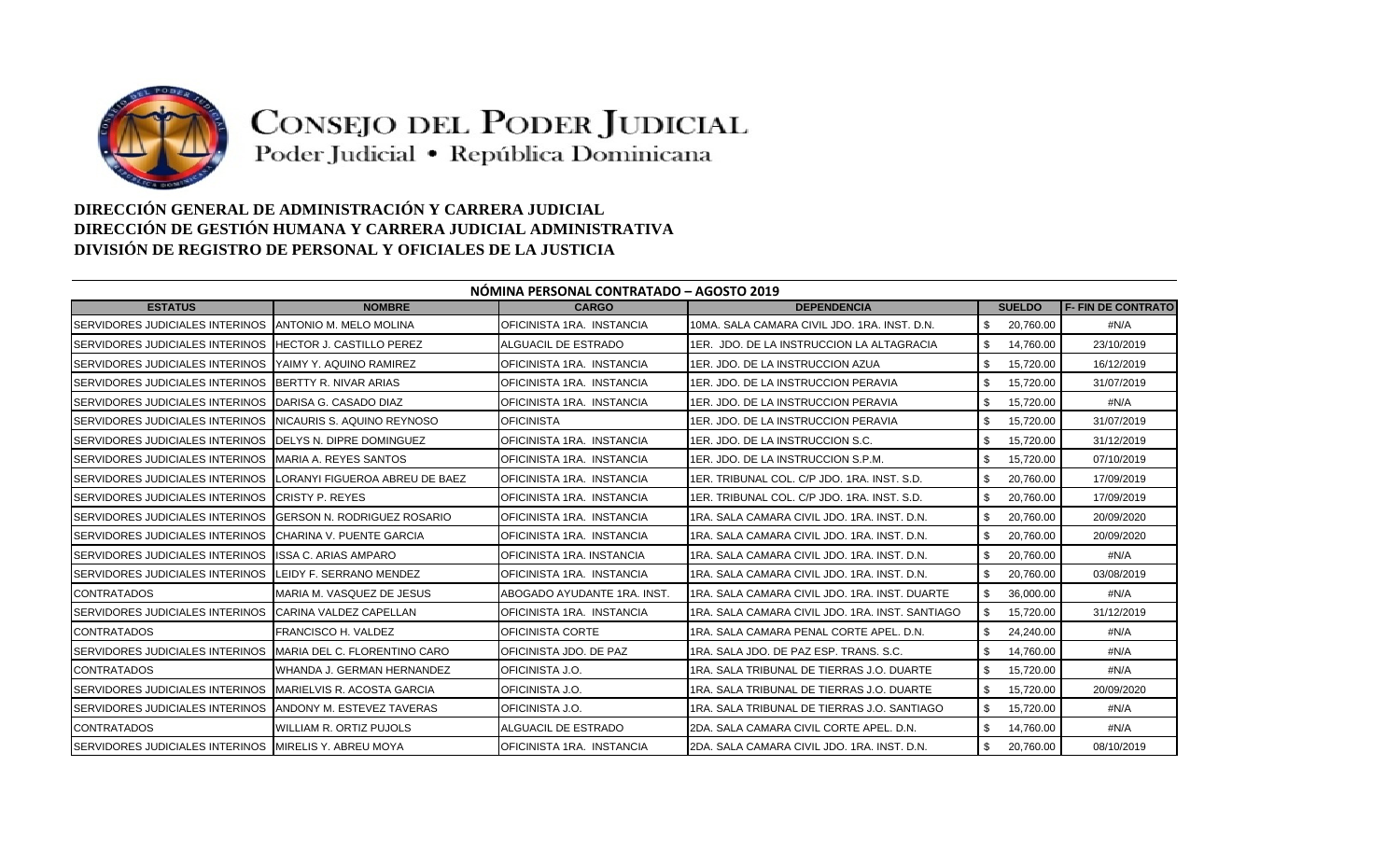| SERVIDORES JUDICIALES INTERINOS FLAVIO ALB. ESCOTO |                                  | ARCHIVISTA                   | 2DA. SALA CAMARA CIVIL JDO. 1RA. INST. D.N.                                 | \$  | 13,920.00 | #N/A       |
|----------------------------------------------------|----------------------------------|------------------------------|-----------------------------------------------------------------------------|-----|-----------|------------|
| SERVIDORES JUDICIALES INTERINOS                    | JOHAN E. PAULINO ORTEGA          | OFICINISTA 1RA. INSTANCIA    | 2DA. SALA CAMARA PENAL JDO. 1RA. INST. D.N.                                 | \$  | 20,760.00 | 14/11/2019 |
| SERVIDORES JUDICIALES INTERINOS                    | BRENDA I. LUNA SEVERINO          | OFICINISTA 1RA. INSTANCIA    | 2DO. JDO. DE LA INSTRUCCION D.N.                                            | \$  | 20,760.00 | #N/A       |
| SERVIDORES JUDICIALES INTERINOS                    | LORENNE ESPIRITUSANTO MARTINEZ   | OFICINISTA 1RA. INSTANCIA    | 2DO. JDO. DE LA INSTRUCCION LA ALTAGRACIA                                   | \$  | 15,720.00 | #N/A       |
| SERVIDORES JUDICIALES INTERINOS                    | MILKARY A. ALMONTE RAMOS         | OFICINISTA 1RA. INSTANCIA    | 2DO. TRIBUNAL COL. C/P JDO. 1RA. INST. D.N.                                 | \$. | 20,760.00 | 25/11/2019 |
| SERVIDORES JUDICIALES INTERINOS                    | PATRICIA M. VASQUEZ CONTRERAS    | OFICINISTA 1RA. INSTANCIA    | 3RA. SALA CAMARA CIVIL JDO. 1RA. INST. D.N.                                 | \$  | 20,760.00 | 20/09/2020 |
| SERVIDORES JUDICIALES INTERINOS                    | HENRY A. SANCHEZ DE LA CRUZ      | OFICINISTA 1RA. INSTANCIA    | 3RA. SALA CAMARA CIVIL JDO. 1RA. INST. D.N.                                 | \$  | 20,760.00 | #N/A       |
| SERVIDORES JUDICIALES INTERINOS                    | <b>FILIBERTO CARBONELL REYES</b> | OFICINISTA 1RA. INSTANCIA    | 3RA. SALA CAMARA CIVIL JDO. 1RA. INST. D.N.                                 | \$  | 20,760.00 | 20/09/2020 |
| SERVIDORES JUDICIALES INTERINOS                    | NOELIA A. LIRIANO MALDONADO      | ARCHIVISTA                   | 3RA. SALA CAMARA CIVIL JDO. 1RA. INST. D.N.                                 | S   | 13,920.00 | 07/10/2019 |
| <b>CONTRATADOS</b>                                 | ALEXANDRA BELIARD MERCEDES       | CONSERJE                     | 3RA. SALA CAMARA CIVIL JDO. 1RA. INST. S.D.                                 | \$  | 12,444.00 | #N/A       |
| SERVIDORES JUDICIALES INTERINOS                    | JANET C. TEJADA COLON            | OFICINISTA CORTE             | 3RA. SALA CAMARA PENAL CORTE APEL. D.N.                                     | \$  | 24,240.00 | 20/10/2019 |
| CONTRATADOS                                        | GLORIA A. MOJICA DE VALDEZ       | ASESOR (A) IMPOSITIVO        | 3RA. SALA TRIBUNAL SUPERIOR ADMINISTRATIVO                                  | \$  | 43,420.80 | #N/A       |
| SERVIDORES JUDICIALES INTERINOS                    | CESAR L. SOSA LIRANZO            | OFICINISTA 1RA. INSTANCIA    | 4TA. SALA CAMARA CIVIL JDO. 1RA. INST. D.N.                                 | \$  | 20,760.00 | #N/A       |
| SERVIDORES JUDICIALES INTERINOS                    | ANTONIO ACOSTA                   | ALGUACIL DE ESTRADO          | 4TA. SALA CAMARA CIVIL JDO. 1RA. INST. D.N.                                 | \$. | 14,760.00 | #N/A       |
| SERVIDORES JUDICIALES INTERINOS                    | MARY L. MUÑOZ SARANTE            | OFICINISTA 1RA. INSTANCIA    | 4TO. JDO. DE LA INSTRUCCION D.N.                                            | \$  | 20,760.00 | #N/A       |
| SERVIDORES JUDICIALES INTERINOS                    | SAMUEL E. ENCARNACION CUEVAS     | OFICINISTA 1RA. INSTANCIA    | 4TO. JDO. DE LA INSTRUCCION D.N.                                            | \$  | 20,760.00 | 15/01/2020 |
| SERVIDORES JUDICIALES INTERINOS                    | YOLANNY ALMONTE POLANCO          | OFICINISTA 1RA. INSTANCIA    | 5TA. SALA CAMARA CIVIL JDO. 1RA. INST. D.N.                                 | \$. | 20,760.00 | #N/A       |
| SERVIDORES JUDICIALES INTERINOS                    | LOREICY E. HEREDIA REYES         | OFICINISTA 1RA. INSTANCIA    | 5TA. SALA CAMARA CIVIL JDO. 1RA. INST. D.N.                                 | \$  | 20,760.00 | 20/09/2020 |
| SERVIDORES JUDICIALES INTERINOS                    | <b>CATERIN PEREZ VASQUEZ</b>     | OFICINISTA 1RA. INSTANCIA    | 5TO. JDO. DE LA INSTRUCCION D.N.                                            | \$  | 20,760.00 | #N/A       |
| SERVIDORES JUDICIALES INTERINOS                    | LISSETTE DE LA ROSA CRUZ         | OFICINISTA 1RA. INSTANCIA    | 5TO. JDO. DE LA INSTRUCCION D.N.                                            | \$  | 20,760.00 | 15/10/2019 |
| SERVIDORES JUDICIALES INTERINOS                    | YINET BENITEZ NUÑEZ              | OFICINISTA 1RA. INSTANCIA    | 6TA. SALA JDO. DE TRABAJO D.N.                                              | \$  | 20,760.00 | 04/09/2019 |
| SERVIDORES JUDICIALES INTERINOS                    | KAROLINE MARTINEZ SANCHEZ        | OFICINISTA 1RA. INSTANCIA    | 6TO. JDO. DE LA INSTRUCCION D.N.                                            | \$  | 20,760.00 | 11/08/2019 |
| SERVIDORES JUDICIALES INTERINOS                    | ISAMAR A. VALDEZ CASANOVA        | OFICINISTA 1RA. INSTANCIA    | 8VA. SALA CAMARA CIVIL JDO. 1RA. INST. D.N.                                 | \$  | 20,760.00 | 01/10/2019 |
| SERVIDORES JUDICIALES INTERINOS                    | BRENDA L. DOTEL CORDERO          | ARCHIVISTA                   | 8VA. SALA CAMARA CIVIL JDO. 1RA. INST. D.N.                                 | \$  | 13,920.00 | #N/A       |
| <b>CONTRATADOS</b>                                 | JUANA F. RODRIGUEZ VILLANUEVA    |                              | SECRETARIA (O) PRIMERA INSTANCI 9NA. SALA CAMARA CIVIL JDO. 1RA. INST. D.N. | \$. | 20,760.00 | #N/A       |
| SERVIDORES JUDICIALES INTERINOS                    | BERENICE BONIFACIO FERRERAS      | OFICINISTA 1RA. INSTANCIA    | 9NA. SALA CAMARA CIVIL JDO. 1RA. INST. D.N.                                 | -S  | 20,760.00 | 25/08/2019 |
| SERVIDORES JUDICIALES INTERINOS                    | CARLOS E. PLACENCIA MEJIA        | OFICINISTA 1RA. INSTANCIA    | 9NA. SALA CAMARA PENAL JDO. 1RA. INST. D.N.                                 | \$  | 20,760.00 | 04/01/2020 |
| <b>CONTRATADOS</b>                                 | JHONNY O. COMAS VALDEZ           | GESTOR(A) ADMINISTRATIVO     | ADMINISTRACION GENERAL JURISDICCION INMOBILIAR∥ \$                          |     | 63,360.00 | #N/A       |
| <b>CONTRATADOS</b>                                 | JULIA I. REYNOSO MALDONADO       | ARCHIVISTA                   | ARCHIVO ACTIVO DEL REGISTRO DE TITULOS D.N.                                 | \$  | 24,240.00 | #N/A       |
| <b>CONTRATADOS</b>                                 | EDIBURGA PINEDA FRIAS            | ARCHIVISTA                   | ARCHIVO ACTIVO J.I. S.C.                                                    | \$  | 24,240.00 | #N/A       |
| <b>CONTRATADOS</b>                                 | LUIS M. MOREL GENAO              | <b>GESTOR ARCHIVO ACTIVO</b> | ARCHIVO ACTIVO JURISDICCION INMOBILIARIA NAC.                               | -S  | 67,082.40 | #N/A       |
| SERVIDORES JUDICIALES INTERINOS                    | ANA M. PERALTA DE HIRALDO        | OFICINISTA CORTE             | CAMARA CIVIL CORTE APEL. SANTIAGO                                           | \$  | 17,640.00 | #N/A       |
| SERVIDORES JUDICIALES INTERINOS                    | <b>MAIRENY VEGA CRUZ</b>         | ARCHIVISTA                   | CAMARA CIVIL CORTE APEL. SANTIAGO                                           | \$  | 13,920.00 | 25/09/2019 |
| SERVIDORES JUDICIALES INTERINOS                    | MIANNUDI A. NUÑEZ ABREU          | ALGUACIL DE ESTRADO          | CAMARA CIVIL JDO. 1RA. INST. AZUA                                           | \$  | 13,800.00 | #N/A       |
| SERVIDORES JUDICIALES INTERINOS                    | ANTONIA R. NUÑEZ MENDOZA         | OFICINISTA 1RA. INSTANCIA    | CAMARA CIVIL JDO. 1RA. INST. HERMANAS MIRABAL                               | \$  | 15,720.00 | #N/A       |
| <b>CONTRATADOS</b>                                 | HILCIA Y. RAMOS BETANCES         | OFICINISTA 1RA. INSTANCIA    | CAMARA CIVIL JDO. 1RA. INST. LA ALTAGRACIA                                  | \$  | 14,760.00 | #N/A       |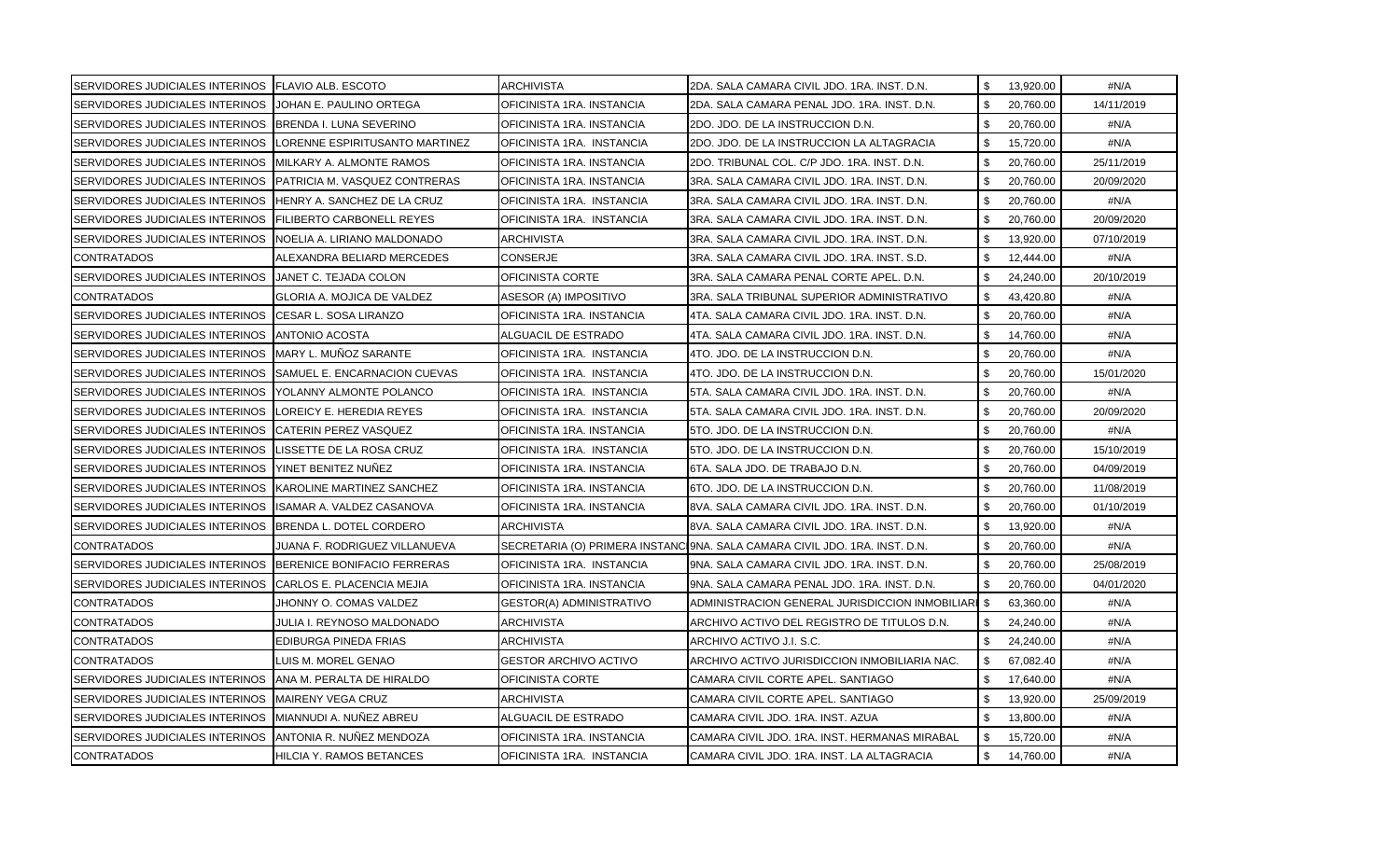| SERVIDORES JUDICIALES INTERINOS DAIRY M. HICIANO DE GARCIA |                                | OFICINISTA 1RA. INSTANCIA    | CAMARA CIVIL JDO. 1RA. INST. MONSEÑOR NOUEL                         |              | \$ 15,720.00 | 24/08/2019 |
|------------------------------------------------------------|--------------------------------|------------------------------|---------------------------------------------------------------------|--------------|--------------|------------|
| SERVIDORES JUDICIALES INTERINOS                            | <b>ROSALBA RODRIGUEZ MEJIA</b> | OFICINISTA 1RA. INSTANCIA    | CAMARA CIVIL JDO. 1RA. INST. MONSEÑOR NOUEL                         | \$           | 15,720.00    | 24/08/2019 |
| SERVIDORES JUDICIALES INTERINOS                            | LUZ DEL A. ACOSTA RAMON        | OFICINISTA 1RA. INSTANCIA    | CAMARA CIVIL JDO. 1RA. INST. SAMANA                                 | \$           | 15,720.00    | #N/A       |
| SERVIDORES JUDICIALES INTERINOS                            | ARIANMY ALT. MATA ORTEGA       | OFICINISTA 1RA. INSTANCIA    | CAMARA CIVIL JDO. 1RA. INST. SANCHEZ RAMIREZ                        | \$           | 15,720.00    | 15/10/2019 |
| SERVIDORES JUDICIALES INTERINOS                            | JOANNY R. CUEVA SIERRA         | ARCHIVISTA                   | CAMARA CIVIL JDO.1RA.INST.S.C.                                      | \$           | 13,920.00    | #N/A       |
| <b>CONTRATADOS</b>                                         | JUAN I. FERRERAS SUAZO         | <b>CHOFER</b>                | CAMARA PENAL CORTE APEL. BARAHONA                                   | \$           | 24,240.00    | #N/A       |
| SERVIDORES JUDICIALES INTERINOS                            | KATERINE F. RIVERA CASTILLO    | OFICINISTA CORTE             | CAMARA PENAL CORTE APEL. S.C.                                       | \$           | 17,640.00    | 31/12/2019 |
| SERVIDORES JUDICIALES INTERINOS                            | LOURDES A. POLANCO VALENZUELA  | OFICINISTA CORTE             | CAMARA PENAL CORTE APEL. S.C.                                       | \$.          | 17,640.00    | 31/12/2019 |
| SERVIDORES JUDICIALES INTERINOS                            | RAFAEL FRIAS DE LOS SANTOS     | ALGUACIL DE ESTRADO          | CAMARA PENAL CORTE APEL. S.C.                                       | \$           | 14,760.00    | 31/12/2019 |
| <b>CONTRATADOS</b>                                         | APOLINAR JAVIER GUTIERREZ      | CHOFER                       | CAMARA PENAL CORTE APEL. S.P.M.                                     | \$           | 24,240.00    | #N/A       |
| <b>CONTRATADOS</b>                                         | HECTOR E. DE LA CRUZ GUZMAN    | ALGUACIL DE ESTRADO          | CAMARA PENAL JDO. 1RA. INST. EL SEIBO                               | \$           | 14,760.00    | #N/A       |
| SERVIDORES JUDICIALES INTERINOS                            | PERLA M. SORIANO JIMENEZ       | OFICINISTA 1RA. INSTANCIA    | CAMARA PENAL JDO. 1RA. INST. HATO MAYOR                             | \$           | 15,720.00    | #N/A       |
| <b>CONTRATADOS</b>                                         | RAYSA R. TRINIDAD DE RUIZ      | <b>SECRETARIA</b>            | CENTRO DE ATENCION AL USUARIO                                       | \$           | 39,992.40    | #N/A       |
| <b>CONTRATADOS</b>                                         | HILKA Y. PUJOLS CUSTODIO       | AUX. DE RECEPCION Y ENTREGA  | CENTRO DE ATENCION AL USUARIO                                       | \$           | 24,240.00    | #N/A       |
| SERVIDORES JUDICIALES INTERINOS                            | TONY DUARTE ZABALA             | AUX. DE RECEPCION Y ENTREGA  | CENTRO DE ATENCION AL USUARIO                                       | \$           | 24,240.00    | #N/A       |
| <b>SERVIDORES JUDICIALES INTERINOS</b>                     | VANGELYS BERROA GARCIA         | AUX. DE RECEPCION Y ENTREGA  | CENTRO DE ATENCION AL USUARIO                                       | \$           | 24,240.00    | #N/A       |
| SERVIDORES JUDICIALES INTERINOS                            | REUDIS M. MUÑOZ REYNOSO        | <b>OFICINISTA</b>            | CENTRO DE CITACIONES S.P.M.                                         | \$           | 17,640.00    | 31/12/2019 |
| <b>SERVIDORES JUDICIALES INTERINOS</b>                     | CARLOS M. SEPULVEDA FELICIANO  | <b>OFICINISTA</b>            | CENTRO DE CITACIONES S.P.M.                                         | \$.          | 17,640.00    | 31/12/2019 |
| <b>SERVIDORES JUDICIALES INTERINOS</b>                     | MIGUEL A. SORIANO PEÑA         | <b>OFICINISTA</b>            | CENTRO DE CITACIONES S.P.M.                                         | \$           | 17,640.00    | 31/12/2019 |
| <b>CONTRATADOS</b>                                         | MAYRA T. HERNANDEZ GORIS       | MEDIADOR                     | CENTRO DE MEDIACION JUDICIAL D.N.                                   | \$           | 67,082.40    | #N/A       |
| <b>CONTRATADOS</b>                                         | JUANA E. BARE GUZMAN           |                              | COORDINADOR CENTRO DE MEDIAC CENTRO DE MEDIACION JUDICIAL HERRERA   | \$           | 77,836.80    | #N/A       |
| <b>CONTRATADOS</b>                                         | MARTHA Y. TORIBIO              | <b>MEDIADOR</b>              | CENTRO DE MEDIACION JUDICIAL HERRERA                                | \$           | 67,082.40    | #N/A       |
| <b>CONTRATADOS</b>                                         | PETRONILA ROSARIO ADAMES       |                              | COORDINADOR CENTRO DE MEDIACCENTRO DE MEDIACION JUDICIAL LA CIENEGA | \$           | 77,836.80    | #N/A       |
| <b>CONTRATADOS</b>                                         | NIDIA E. REYNOSO MATOS         |                              | COORDINADOR CENTRO DE MEDIACICENTRO DE MEDIACION JUDICIAL S.D.      | \$           | 77,836.80    | #N/A       |
| <b>CONTRATADOS</b>                                         | ROSA A. MORENO GARCIA          |                              | COORDINADOR CENTRO DE MEDIACCENTRO DE MEDIACION JUDICIAL SANTIAGO   | \$           | 77,836.80    | #N/A       |
| <b>CONTRATADOS</b>                                         | DAMARIS A. PEREZ RODRIGUEZ     | MEDIADOR                     | CENTRO DE MEDIACION JUDICIAL SANTIAGO                               | \$.          | 67,082.40    | #N/A       |
| <b>CONTRATADOS</b>                                         | SILVESTRE ESTRELLA CABRERA     | SEGURIDAD DE JUEZ SCJ        | CONSEJO DEL PODER JUDICIAL                                          | \$           | 15,600.00    | #N/A       |
| <b>CONTRATADOS</b>                                         | CARLOS L. BLANC MARTINEZ       | AUDITOR INTERNO              | CONTRALORIA GENERAL DEL CONSEJO DEL PODER JUI                       | \$           | 88,100.00    | #N/A       |
| <b>CONTRATADOS</b>                                         | LUCIA M. ESTRELLA DIAZ         | ABOGADO AYUDANTE CORTE       | CORTE DE APEL. MONTE CRISTI                                         | \$           | 48,894.00    | #N/A       |
| <b>CONTRATADOS</b>                                         | ROSALBA ALT. PAULINO BETEMIT   | OFICINISTA CORTE             | CORTE DE APEL. MONTE CRISTI                                         | \$           | 17,640.00    | #N/A       |
| <b>CONTRATADOS</b>                                         | ROSA E. PIÑA                   | CONSERJE                     | CORTE DE APEL. N.N.A. S.F.M.                                        | \$           | 12,444.00    | #N/A       |
| <b>CONTRATADOS</b>                                         | SARA P. DE LA CRUZ GOMEZ       | OFICINISTA CORTE             | CORTE DE TRABAJO LA VEGA                                            | \$           | 17,640.00    | #N/A       |
| <b>SERVIDORES JUDICIALES INTERINOS</b>                     | ROSSY E. CONTIN NUÑEZ          | OFICINISTA CORTE             | CORTE DE TRABAJO S.F.M.                                             | $\mathbf{s}$ | 17,640.00    | 20/09/2020 |
| <b>CONTRATADOS</b>                                         | SANTO R. VARGAS BATISTA        | <b>AGENTE DE SERVICIOS</b>   | CUSTODIA Y SERVICIO ARCHIVO PERMANENTE                              | \$           | 24,240.00    | #N/A       |
| <b>CONTRATADOS</b>                                         | MANUEL ANT. JIMENEZ GOMEZ      | SUPERVISOR(A) ADMINISTRATIVO | <b>DIRECCION ADMINISTRATIVA</b>                                     | \$           | 67,082.40    | #N/A       |
| <b>CONTRATADOS</b>                                         | CARMEN G. CAMILO UREÑA         | SUPERVISOR(A) ADMINISTRATIVO | <b>DIRECCION ADMINISTRATIVA</b>                                     | \$           | 67,082.40    | #N/A       |
|                                                            |                                |                              |                                                                     |              |              |            |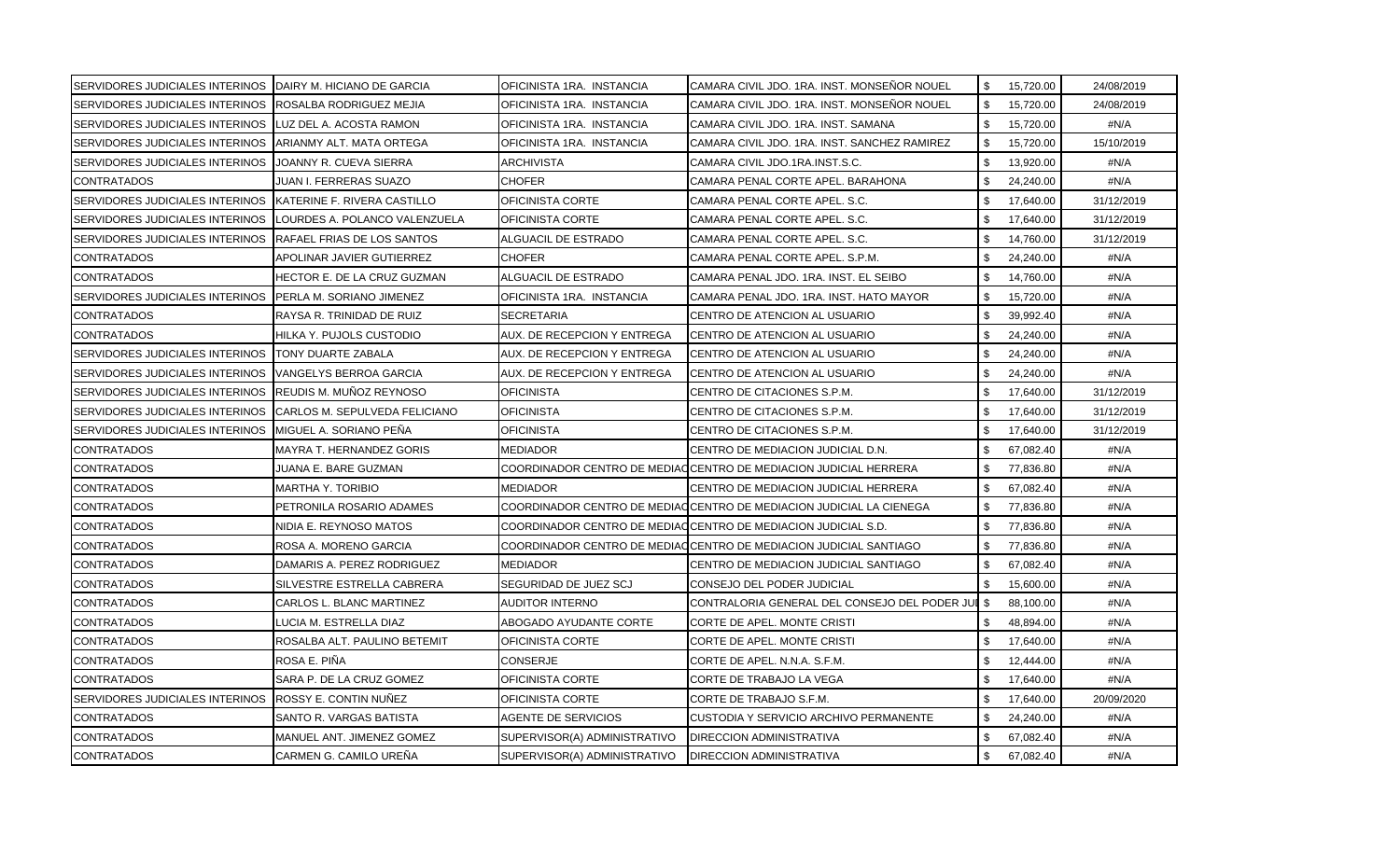| <b>CONTRATADOS</b>              | RAFAEL SUAREZ CONCEPCION        | SUPERVISOR DE SEGURIDAD       | DIRECCION CENTRAL DE LA POLICIA DE PROTECCION JI \$                            | 77,836.80         | #N/A       |
|---------------------------------|---------------------------------|-------------------------------|--------------------------------------------------------------------------------|-------------------|------------|
| CONTRATADOS                     | ALEXIS A. RAMIREZ DE LOS SANTOS | SEGURIDAD EX-PRESIDENTE SCJ   | DIRECCION CENTRAL DE LA POLICIA DE PROTECCION JI \$                            | 17,943.52         | #N/A       |
| <b>CONTRATADOS</b>              | RAFAEL A. MANCEBO               | VIGILANTE                     | DIRECCION DE FAMILIA, NIÑEZ, ADOLESCENCIA Y GENE \$                            | 13,800.00         | #N/A       |
| SERVIDORES JUDICIALES INTERINOS | HECTOR A. DIAZ NEUMANN          |                               | ASESOR DE ORGANIZACION Y ADMI DIRECCION DE GESTION HUMANA Y CARRERA JUDICIAL S | 60,000.00         | #N/A       |
| <b>CONTRATADOS</b>              | ESMEDIN REYES CUEVAS            | <b>CONSERJE</b>               | DIRECCION DE PLANIFICACION Y PROYECTOS                                         | 14,160.00         | #N/A       |
| <b>CONTRATADOS</b>              | BERTA CONTRERAS CABRAL          | <b>CONSERJE</b>               | DIRECCION DE PLANIFICACION Y PROYECTOS                                         | 12,444.00         | #N/A       |
| <b>CONTRATADOS</b>              | JOANNY ALT. TEJADA GOMEZ        |                               | ASISTENTE DIRECCION POLITICAS FIDIRECCION DE POLITICAS PUBLICAS                | 77,836.80         | #N/A       |
| SERVIDORES JUDICIALES INTERINOS | GUILLERMO C. MILAN ACOSTA       |                               | GESTOR (A) DE ANALISIS DE SENTE DIRECCION DE POLITICAS PUBLICAS                | 184.78            | 23/01/2020 |
| SERVIDORES JUDICIALES INTERINOS | <b>FRANCINA DIAZ WARDEN</b>     | GESTOR(A) DE PROYECTOS        | DIRECCION GENERAL DE ADM. Y CARRERA JUDICIAL                                   | 250,000.00<br>S.  | 15/01/2020 |
| SERVIDORES JUDICIALES INTERINOS | JUAN B. DIAZ DE JESUS           | <b>GESTOR(A) DE PROYECTOS</b> | DIRECCION GENERAL DE ADM. Y CARRERA JUDICIAL                                   | \$ 200,000.00     | 15/01/2020 |
| SERVIDORES JUDICIALES INTERINOS | MARIE F. BALASSE DANIEL         | <b>GESTOR(A) DE PROYECTOS</b> | DIRECCION GENERAL DE ADM. Y CARRERA JUDICIAL                                   | \$.<br>179,500.00 | 15/07/2020 |
| <b>CONTRATADOS</b>              | NORIS L. NUÑEZ REGALADO         | ABOGADO AYUDANTE SCJ          | DIRECCION LEGAL DGT                                                            | \$<br>105,720.00  | #N/A       |
| SERVIDORES JUDICIALES INTERINOS | JOSE R. POZO LEONARDO           |                               | INSPECTOR DE MENSURAS CATAST DIRECCION NACIONAL MENSURAS CATASTRALES           | 69,696.00         | #N/A       |
| <b>CONTRATADOS</b>              | SANTO F. CARRASCO TERRERO       | ABOGADO AYUDANTE              | DIRECCION NACIONAL REGISTRO DE TITULOS                                         | 69,696.00         | #N/A       |
| SERVIDORES JUDICIALES INTERINOS | LODIS J. MEDINA PEREZ           | TECNICO DE MENSURAS           | DIRECCION REG. MENSURAS CAT. DPTO. CENTRAL                                     | 51,804.00<br>-S   | #N/A       |
| SERVIDORES JUDICIALES INTERINOS | DELIANNY SOTO MARTINEZ          | AUXILIAR ADMINISTRATIVO       | DIRECCION REG. MENSURAS CAT. DPTO. CENTRAL                                     | \$<br>24,240.00   | #N/A       |
| <b>CONTRATADOS</b>              | SOCRATES ANT. MONTERO DIAZ      |                               | DIRECTOR (A) REGIONAL MENSURA(DIRECCION REG. MENSURAS CAT. DPTO. NORESTE       | \$<br>117,532.80  | #N/A       |
| <b>CONTRATADOS</b>              | MAYRA J. FROMETA BRITO          | ANALISTA II ACTIVO FIJO       | DIV. DE ACTIVOS FIJOS                                                          | \$<br>44,092.80   | #N/A       |
| <b>CONTRATADOS</b>              | CLARIVER BRITO ARNAUD           |                               | ANALISTA II EVALUACION DEL DESE DIV. DE EVALUACION DEL DESEMPEÑO               | 44,092.80         | #N/A       |
| <b>CONTRATADOS</b>              | LIRA C. SIERRA RECIO            | ANALISTA JURIDICO             | DIV. DE JURISPRUDENCIA Y LEGISLACION                                           | 44,902.80         | #N/A       |
| SERVIDORES JUDICIALES INTERINOS | JHENNY R. MARTIN BOBADILLA      | ANALISTA PROGRAMADOR          | DIV. DE MANTENIMIENTO Y ACT. DE SISTEMAS                                       | 67,082.40         | 25/02/2020 |
| <b>CONTRATADOS</b>              | BERENICE SEGURA ESPINOSA        | AUXILIAR ADMINISTRATIVO       | DIV. DE NOMINAS                                                                | \$.<br>24,240.00  | #N/A       |
| SERVIDORES JUDICIALES INTERINOS | <b>REYMER FRICAS MOSCOSO</b>    | ANALISTA PROGRAMADOR          | DIV. DE PUBLICACIONES                                                          | 67,082.40         | 30/07/2019 |
| SERVIDORES JUDICIALES INTERINOS | ANNY D. CONCE VARGAS            | AUXILIAR ADMINISTRATIVO       | DIV. DE RECLUTAMIENTO Y SELECCION PERSONAL                                     | 21,000.00<br>\$   | #N/A       |
| SERVIDORES JUDICIALES INTERINOS | BERLIANNY INFANTE ROSARIO       | AUXILIAR ADMINISTRATIVO       | DIV. DE REGISTRO DE PERSONAL                                                   | 24,240.00         | #N/A       |
| SERVIDORES JUDICIALES INTERINOS | NATALY E. MAGALLANES SANCHEZ    | RECEPCIONISTA                 | DIV. DE REGISTRO DE PERSONAL                                                   | 21,000.00         | #N/A       |
| SERVIDORES JUDICIALES INTERINOS | JOSE SANTA CRUZ ABREU           |                               | ANALISTA JUNIOR SISTEMAS Y PRO DIV. DE SISTEMAS Y PROCEDIMIENTOS               | 51,804.00         | 13/08/2019 |
| SERVIDORES JUDICIALES INTERINOS | JOSMARY ORTIZ OROZCO            |                               | ANALISTA JUNIOR SISTEMAS Y PRO≬DIV. DE SISTEMAS Y PROCEDIMIENTOS               | 51,804.00         | 13/08/2019 |
| SERVIDORES JUDICIALES INTERINOS | ROSSILLY C. MELO GONZALEZ       | AUXILIAR ADMINISTRATIVO       | DIV. SEGUIMIENTO DE CASOS Y DE CALIDAD DEL SERV. \$                            | 24,240.00         | 13/08/2019 |
| <b>CONTRATADOS</b>              | NIXON JUAN SALOMON              | CATALOGADOR                   | DOCUMENTACION Y BIBLIOTECAS                                                    | 33,120.00         | #N/A       |
| <b>CONTRATADOS</b>              | ROSA D. ACOSTA CACERES          | CONSERJE                      | DPTO. ADMINISTRATIVO BAORUCO                                                   | 12,444.00<br>\$.  | #N/A       |
| <b>CONTRATADOS</b>              | RAFAEL MENDEZ                   | <b>MENSAJERO EXTERNO</b>      | DPTO. ADMINISTRATIVO BARAHONA                                                  | \$<br>16,440.00   | #N/A       |
| <b>CONTRATADOS</b>              | JORGE A. TONOS PEÑA             | <b>CONSERJE</b>               | DPTO. ADMINISTRATIVO BARAHONA                                                  | 12,444.00<br>\$   | #N/A       |
| <b>CONTRATADOS</b>              | CARLOS ML. FELIZ FERRERAS       | VIGILANTE                     | DPTO. ADMINISTRATIVO BARAHONA                                                  | 12,444.00         | #N/A       |
| <b>CONTRATADOS</b>              | DOMINGO CAMPOS MATEO            | VIGILANTE                     | DPTO. ADMINISTRATIVO BARAHONA                                                  | 12,444.00         | #N/A       |
| <b>CONTRATADOS</b>              | DARLENNY VOLQUEZ CUEVAS         | <b>MENSAJERO INTERNO</b>      | DPTO. ADMINISTRATIVO BARAHONA                                                  | 12,444.00<br>\$.  | #N/A       |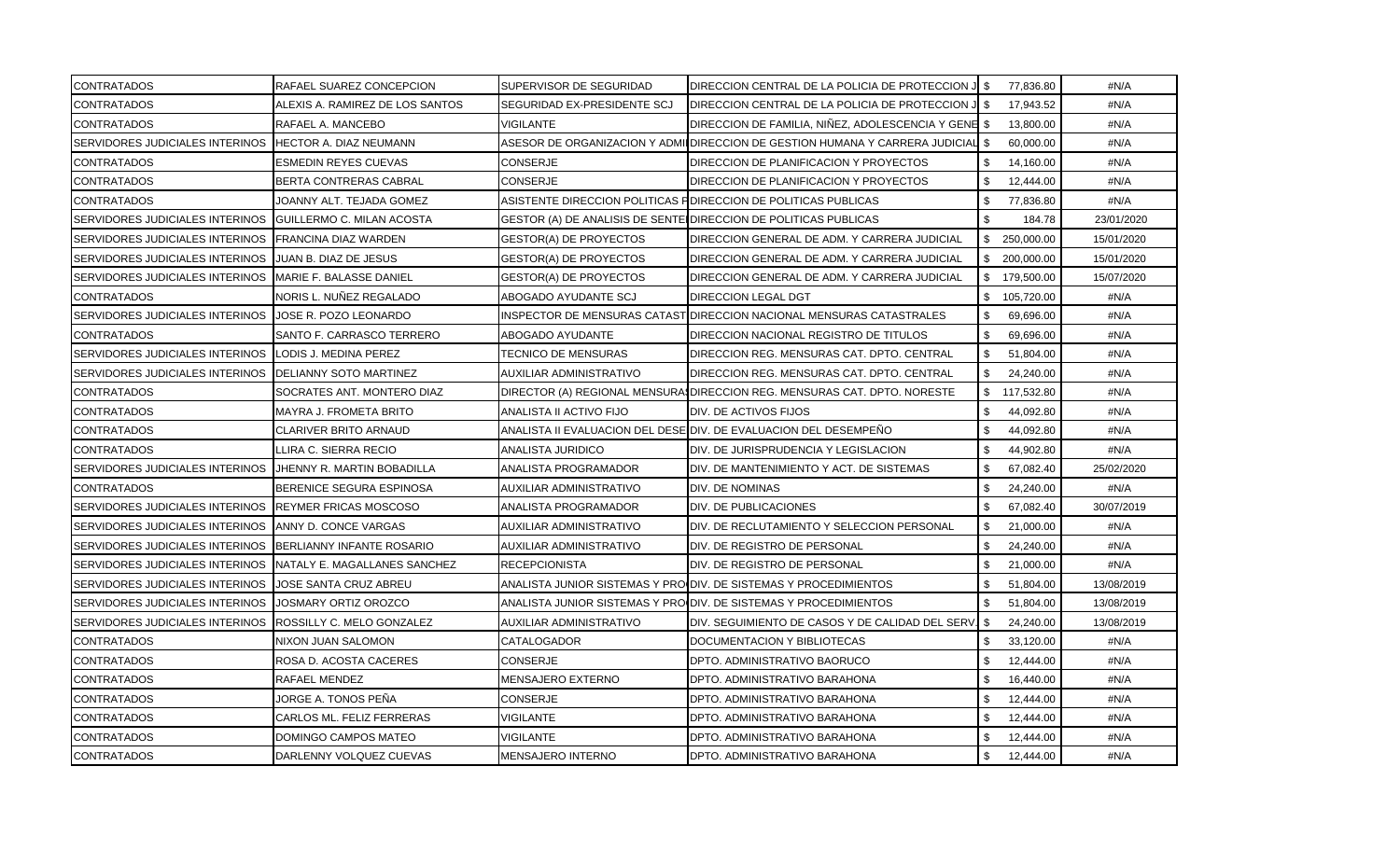| <b>CONTRATADOS</b>                     | SANTO A. AMADOR GONZALEZ         | <b>MAYORDOMO III</b>           | DPTO. ADMINISTRATIVO CORTE DE TRABAJO D.N.                              | \$  | 16,920.00 | #N/A       |
|----------------------------------------|----------------------------------|--------------------------------|-------------------------------------------------------------------------|-----|-----------|------------|
| <b>CONTRATADOS</b>                     | ADOLFO C. LORA                   | VIGILANTE                      | DPTO. ADMINISTRATIVO CORTE DE TRABAJO D.N.                              | \$  | 12,780.00 | #N/A       |
| <b>CONTRATADOS</b>                     | <b>ESTELIA MORILLO</b>           | <b>CONSERJE</b>                | DPTO. ADMINISTRATIVO CORTE DE TRABAJO D.N.                              | \$  | 12,444.00 | #N/A       |
| <b>CONTRATADOS</b>                     | CRUSITA AGRAMONTE OTAÑO          | <b>CONSERJE</b>                | DPTO. ADMINISTRATIVO CORTE DE TRABAJO D.N.                              | \$  | 12,444.00 | #N/A       |
| <b>CONTRATADOS</b>                     | CECILIO SEVERINO SEVERINO        | <b>MAYORDOMO III</b>           | DPTO. ADMINISTRATIVO EL SEIBO                                           | \$. | 13,800.00 | #N/A       |
| <b>CONTRATADOS</b>                     | <b>ISABEL MEJIA</b>              | <b>CONSERJE</b>                | DPTO. ADMINISTRATIVO EL SEIBO                                           | \$  | 12,444.00 | #N/A       |
| <b>CONTRATADOS</b>                     | <b>FRANCISCO SANCHEZ</b>         | JARDINERO                      | DPTO. ADMINISTRATIVO ESPAILLAT                                          | \$. | 12,444.00 | #N/A       |
| <b>CONTRATADOS</b>                     | NORMA C. ESCOBOZA                | CONSERJE                       | DPTO. ADMINISTRATIVO ESPAILLAT                                          |     | 12,444.00 | #N/A       |
| <b>CONTRATADOS</b>                     | MARITZA M. ABREU HERRERA         | <b>CONSERJE</b>                | DPTO. ADMINISTRATIVO ESPAILLAT                                          |     | 12,444.00 | #N/A       |
| <b>SERVIDORES JUDICIALES INTERINOS</b> | CARLOS J. CUEVAS PAULINO         | MENSAJERO INTERNO              | DPTO. ADMINISTRATIVO ESPAILLAT                                          |     | 12,444.00 | 31/12/2019 |
| <b>CONTRATADOS</b>                     | NELSON MORALES ECHAVARRIA        | VIGILANTE                      | DPTO. ADMINISTRATIVO HATO MAYOR                                         |     | 12,780.00 | #N/A       |
| SERVIDORES JUDICIALES INTERINOS        | DANNY VILLANUEVA HEREDIA         | MENSAJERO INTERNO              | DPTO. ADMINISTRATIVO HATO MAYOR                                         |     | 12,444.00 | #N/A       |
| <b>CONTRATADOS</b>                     | MANUEL DE JS. FERREIRA BUENO     | VIGILANTE                      | DPTO. ADMINISTRATIVO JDOS. DE PAZ DE LA 2DA. CIRCI                      | -\$ | 12,780.00 | #N/A       |
| SERVIDORES JUDICIALES INTERINOS        | LUIS E. BISONO                   | <b>MENSAJERO INTERNO</b>       | DPTO. ADMINISTRATIVO JDOS. DE TRABAJO                                   |     | 12,444.00 | 11/04/2020 |
| <b>CONTRATADOS</b>                     | PABLO Y. ROSARIO TERRERO         |                                | ENCARGADO(A) OFICINA ADMINISTROPTO. ADMINISTRATIVO JDOS. DE TRANS. D.N. |     | 45,600.00 | #N/A       |
| <b>CONTRATADOS</b>                     | MANUEL DE JS. ROJAS CHALAS       | VIGILANTE                      | DPTO. ADMINISTRATIVO JDOS. DE TRANS. D.N.                               |     | 13,618.81 | #N/A       |
| <b>CONTRATADOS</b>                     | URSIMIDIO PACHECO PEGUERO        | <b>CONSERJE</b>                | DPTO. ADMINISTRATIVO JDOS. DE TRANS. D.N.                               |     | 12,444.00 | #N/A       |
| <b>CONTRATADOS</b>                     | YESICA G. HERRERA PEÑA           | CONSERJE                       | DPTO. ADMINISTRATIVO JDOS. DE TRANS. D.N.                               | \$  | 12,444.00 | #N/A       |
| <b>CONTRATADOS</b>                     | <b>FELIPA LIRIANO</b>            | <b>CONSERJE</b>                | DPTO. ADMINISTRATIVO JUR. CIVIL S.D.                                    | \$. | 12,444.00 | #N/A       |
| <b>CONTRATADOS</b>                     | AGUSTINA DE LA CRUZ DE LEON      | CONSERJE                       | DPTO. ADMINISTRATIVO JUR. LABORAL S.D.                                  | \$  | 13,440.00 | #N/A       |
| <b>CONTRATADOS</b>                     | JUANA DE LEON DE LA ROSA         | CONSERJE                       | DPTO. ADMINISTRATIVO JUR. N.N.A. S.D.                                   | \$  | 12,444.00 | #N/A       |
| <b>CONTRATADOS</b>                     | <b>AVELINO FORNE ROBLES</b>      | <b>PORTERO</b>                 | DPTO. ADMINISTRATIVO LA ALTAGRACIA                                      |     | 12,444.00 | #N/A       |
| <b>CONTRATADOS</b>                     | NICOLAS GUERRERO                 | <b>PORTERO</b>                 | DPTO. ADMINISTRATIVO LA ALTAGRACIA                                      |     | 12,444.00 | #N/A       |
| <b>CONTRATADOS</b>                     | PABLO BAEZ RODRIGUEZ             |                                | ENCARGADO(A) OFICINA ADMINISTR DPTO. ADMINISTRATIVO LA ROMANA           |     | 67,405.20 | #N/A       |
| <b>CONTRATADOS</b>                     | <b>GENARO D. MARTE SANTOS</b>    | <b>MAYORDOMO I</b>             | DPTO. ADMINISTRATIVO LA VEGA                                            |     | 16,920.00 | #N/A       |
| SERVIDORES JUDICIALES INTERINOS        | <b>BIANKA M. ALMONTE PEARSON</b> | <b>RECEPCIONISTA</b>           | DPTO. ADMINISTRATIVO LA VEGA                                            |     | 14,760.00 | 20/09/2020 |
| <b>CONTRATADOS</b>                     | MARIO J. RODRIGUEZ               | REP. Y MANT. MAQUINAS ESCRIBIR | DPTO. ADMINISTRATIVO LA VEGA                                            |     | 4,800.00  | #N/A       |
| CONTRATADOS                            | JULIO GONZALEZ                   | <b>MAYORDOMO II</b>            | DPTO. ADMINISTRATIVO MARIA TRINIDAD SANCHEZ                             |     | 14,760.00 | #N/A       |
| <b>CONTRATADOS</b>                     | ROBERTO GONZALEZ MOREL           | <b>INTERPRETE JUDICIAL</b>     | DPTO. ADMINISTRATIVO MONTE CRISTI                                       |     | 21,960.00 | #N/A       |
| CONTRATADOS                            | FIOR M. TAPIA PERALTA            | VIGILANTE                      | DPTO. ADMINISTRATIVO MONTE CRISTI                                       | \$  | 12,444.00 | #N/A       |
| <b>CONTRATADOS</b>                     | WILLY DE LA CRUZ GUZMAN          | <b>MENSAJERO EXTERNO</b>       | DPTO. ADMINISTRATIVO N.N.A. D.N.                                        | \$  | 18,120.00 | #N/A       |
| <b>CONTRATADOS</b>                     | ARISMENDY VASQUEZ CORDERO        | <b>VIGILANTE</b>               | DPTO. ADMINISTRATIVO N.N.A. D.N.                                        | \$  | 13,680.00 | #N/A       |
| <b>CONTRATADOS</b>                     | <b>ELPIDIO SANTOS PAULA</b>      | <b>VIGILANTE</b>               | DPTO. ADMINISTRATIVO N.N.A. D.N.                                        | \$  | 12,780.00 | #N/A       |
| <b>CONTRATADOS</b>                     | OCTAVIO LORENZO FORTUNA          | <b>MENSAJERO INTERNO</b>       | DPTO. ADMINISTRATIVO N.N.A. S.C.                                        | \$  | 12,444.00 | #N/A       |
| <b>CONTRATADOS</b>                     | <b>LIRIO RAMIREZ CORNIELES</b>   | <b>PLOMERO</b>                 | DPTO. ADMINISTRATIVO P.J.C.N.                                           | \$  | 18,360.00 | #N/A       |
| <b>CONTRATADOS</b>                     | <b>FERNANDO BANKS</b>            | REPRODUCTOR DE DOCUMENTOS      | DPTO. ADMINISTRATIVO P.J.C.N.                                           | \$  | 15,840.00 | #N/A       |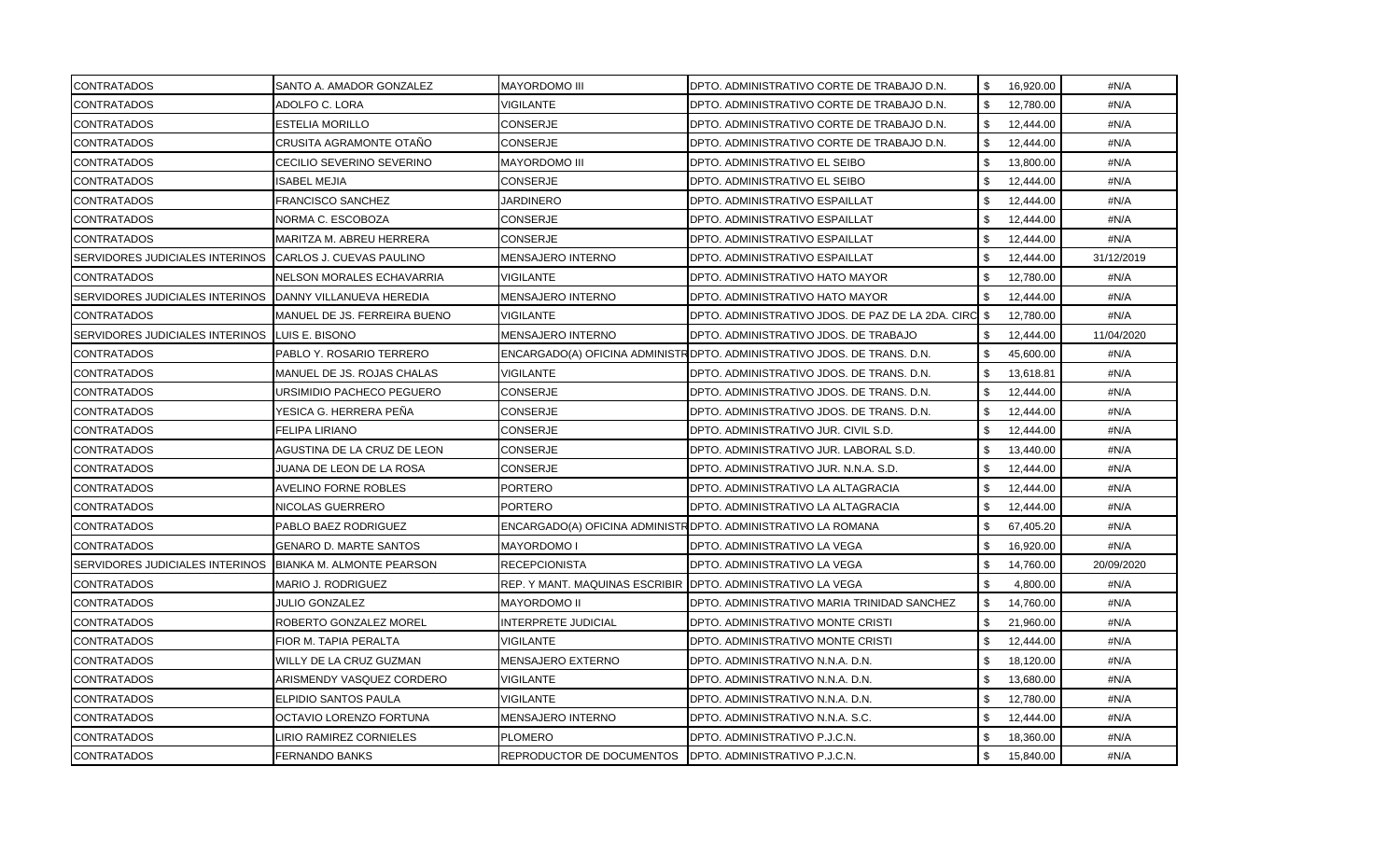| <b>CONTRATADOS</b>                     | VENERANDA POLANCO VILLAR        | <b>CONSERJE</b>          | DPTO. ADMINISTRATIVO P.J.C.N.                        | \$  | 12,444.00 | #N/A       |
|----------------------------------------|---------------------------------|--------------------------|------------------------------------------------------|-----|-----------|------------|
| SERVIDORES JUDICIALES INTERINOS        | AMARILIS HERNANDEZ REYNOSO      | <b>MENSAJERO INTERNO</b> | DPTO. ADMINISTRATIVO P.J.C.N.                        |     | 12,444.00 | 21/11/2019 |
| SERVIDORES JUDICIALES INTERINOS        | ESTHEPHANY BELTRAN VALDEZ       | <b>CONSERJE</b>          | DPTO. ADMINISTRATIVO P.J.C.N.                        | \$  | 12,444.00 | #N/A       |
| <b>CONTRATADOS</b>                     | MANUEL ARMANDO ARIAS            | <b>VIGILANTE</b>         | DPTO. ADMINISTRATIVO PERAVIA                         |     | 12,444.00 | #N/A       |
| <b>CONTRATADOS</b>                     | CANDIDA R. CORPORAN SANTOS      | <b>CONSERJE</b>          | DPTO. ADMINISTRATIVO PJ CORTE DE APELACION D.N.      | -S  | 14,160.00 | #N/A       |
| <b>CONTRATADOS</b>                     | LUISA ARBOLEDA SANTANA          | <b>CONSERJE</b>          | DPTO. ADMINISTRATIVO PJ CORTE DE APELACION D.N. S    |     | 14,160.00 | #N/A       |
| <b>CONTRATADOS</b>                     | MERCEDES LEDESMA FELIZ          | <b>CONSERJE</b>          | DPTO. ADMINISTRATIVO PJ CORTE DE APELACION D.N.   \$ |     | 14,160.00 | #N/A       |
| <b>CONTRATADOS</b>                     | RAMONA ALCANTARA VALDEZ         | <b>CONSERJE</b>          | DPTO. ADMINISTRATIVO PJ CORTE DE APELACION D.N.   \$ |     | 14,160.00 | #N/A       |
| <b>CONTRATADOS</b>                     | MAYRA DE LA CRUZ MATEO          | CONSERJE                 | DPTO. ADMINISTRATIVO PJ CORTE DE APELACION D.N.   \$ |     | 14,160.00 | #N/A       |
| <b>CONTRATADOS</b>                     | CARMEN PIERRE OLIVO             | CONSERJE                 | DPTO. ADMINISTRATIVO PJ CORTE DE APELACION D.N.   \$ |     | 14,160.00 | #N/A       |
| SERVIDORES JUDICIALES INTERINOS        | <b>FIOR PERALTA MOYA</b>        | CONSERJE                 | DPTO. ADMINISTRATIVO PJ CORTE DE APELACION D.N.   \$ |     | 14,160.00 | #N/A       |
| <b>CONTRATADOS</b>                     | RAMON E. DOÑE                   | VIGILANTE                | DPTO. ADMINISTRATIVO PJ CORTE DE APELACION D.N.   \$ |     | 13,800.00 | #N/A       |
| <b>CONTRATADOS</b>                     | SERGIO RAMIREZ VALENZUELA       | VIGILANTE                | DPTO. ADMINISTRATIVO PJ CORTE DE APELACION D.N. I \$ |     | 13,800.00 | #N/A       |
| <b>CONTRATADOS</b>                     | MANUEL E. PEÑA PEREZ            | TECNICO DE REFRIGERACION | DPTO. ADMINISTRATIVO PJ S.C.J.                       |     | 22,800.00 | #N/A       |
| <b>CONTRATADOS</b>                     | VIRGILIO ANT. JIMENEZ LEGUISAMO | PLOMERO                  | DPTO. ADMINISTRATIVO PJ S.C.J.                       |     | 21,480.00 | #N/A       |
| <b>CONTRATADOS</b>                     | CARMELO ACOSTA VASQUEZ          | <b>PORTERO</b>           | DPTO. ADMINISTRATIVO PJ S.C.J.                       |     | 17,444.00 | #N/A       |
| <b>CONTRATADOS</b>                     | JOSE TIMO SELIS                 | ALBANIL S.C.J.           | DPTO. ADMINISTRATIVO PJ S.C.J.                       |     | 15,840.00 | #N/A       |
| <b>CONTRATADOS</b>                     | MATILDES ALCANTARA VALDEZ       | CONSERJE                 | DPTO. ADMINISTRATIVO PJ S.C.J.                       | \$  | 14,160.00 | #N/A       |
| <b>CONTRATADOS</b>                     | <b>GNACIO RIVERA ROSARIO</b>    | <b>JARDINERO</b>         | DPTO. ADMINISTRATIVO PJ S.C.J.                       | \$. | 14,160.00 | #N/A       |
| <b>CONTRATADOS</b>                     | ANATALIA AQUINO PAULA           | <b>CONSERJE</b>          | DPTO. ADMINISTRATIVO PJ S.C.J.                       | \$  | 14,160.00 | #N/A       |
| <b>CONTRATADOS</b>                     | PEDRO BELLO PERALTA             | <b>VIGILANTE</b>         | DPTO. ADMINISTRATIVO PJ S.C.J.                       | \$  | 13,800.00 | #N/A       |
| <b>CONTRATADOS</b>                     | VENANCIO MARTINEZ BETREZ        | VIGILANTE                | DPTO. ADMINISTRATIVO PJ S.C.J.                       |     | 13,800.00 | #N/A       |
| <b>CONTRATADOS</b>                     | LEOPOLDO TEJEDA ALCANTARA       | <b>VIGILANTE</b>         | DPTO. ADMINISTRATIVO PJ S.C.J.                       |     | 12,900.00 | #N/A       |
| <b>CONTRATADOS</b>                     | LUZ DEL A. NUÑEZ ALMANZAR       | CONSERJE                 | DPTO. ADMINISTRATIVO PJ S.C.J.                       | £.  | 12,444.00 | #N/A       |
| <b>CONTRATADOS</b>                     | PATRICIO VENTURA HIRALDO        | <b>CHOFER</b>            | DPTO. ADMINISTRATIVO PUERTO PLATA                    |     | 24,240.00 | #N/A       |
| <b>CONTRATADOS</b>                     | JOSE FCO. ABREU MOTA            | VIGILANTE                | DPTO. ADMINISTRATIVO PUERTO PLATA                    |     | 12,444.00 | #N/A       |
| <b>CONTRATADOS</b>                     | UCIANO RODRIGUEZ VASQUEZ        | VIGILANTE                | DPTO. ADMINISTRATIVO PUERTO PLATA                    |     | 12,444.00 | #N/A       |
| <b>CONTRATADOS</b>                     | JUAN DEL ROSARIO NUNEZ          | VIGILANTE                | DPTO. ADMINISTRATIVO PUERTO PLATA                    |     | 12,444.00 | #N/A       |
| <b>CONTRATADOS</b>                     | BERNALDO SANTANA ENCARNACION    | JARDINERO                | DPTO. ADMINISTRATIVO S.C.                            |     | 14,160.00 | #N/A       |
| <b>CONTRATADOS</b>                     | JOSE DE LAS M. CIPRIAN SANCHEZ  | VIGILANTE                | DPTO. ADMINISTRATIVO S.C.                            |     | 12,780.00 | #N/A       |
| SERVIDORES JUDICIALES INTERINOS        | JUANA FCA. SANCHEZ MOTA         | CONSERJE                 | DPTO. ADMINISTRATIVO S.C.                            |     | 12,444.00 | #N/A       |
| <b>SERVIDORES JUDICIALES INTERINOS</b> | MIDONIA DE JESUS SANTOS         | CONSERJE                 | DPTO. ADMINISTRATIVO S.C.                            | \$. | 12,444.00 | #N/A       |
| <b>CONTRATADOS</b>                     | MILAGROS CEBALLOS               | <b>MENSAJERO INTERNO</b> | DPTO. ADMINISTRATIVO S.C.                            | \$. | 12,444.00 | #N/A       |
| <b>CONTRATADOS</b>                     | FELIPE DIPRE DE LA ROSA         | <b>VIGILANTE</b>         | DPTO. ADMINISTRATIVO S.C.                            |     | 12,444.00 | #N/A       |
| <b>CONTRATADOS</b>                     | MIOSOTIS GERMAN TEJEDA          | CONSERJE                 | DPTO. ADMINISTRATIVO S.C.                            |     | 12,444.00 | #N/A       |
| SERVIDORES JUDICIALES INTERINOS        | JACKELIN M. TAMAREZ             | <b>CONSERJE</b>          | DPTO. ADMINISTRATIVO S.C.                            |     | 12,444.00 | 31/12/2019 |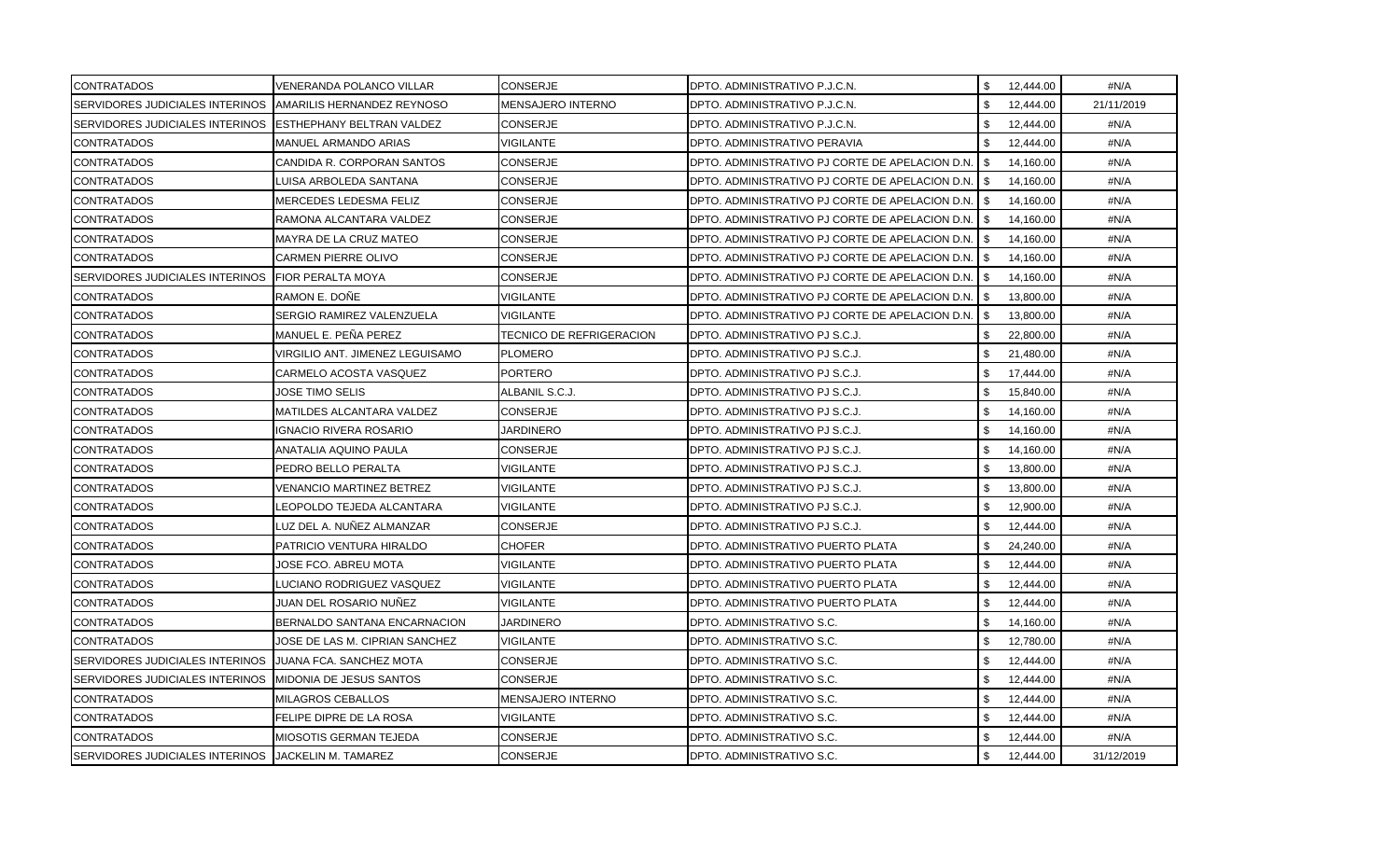| <b>CONTRATADOS</b>              | HECTOR R. PEREZ VENTURA         | SUPERVISOR DE SEGURIDAD                                    | DPTO. ADMINISTRATIVO S.D.            | 45,000.00        | #N/A       |
|---------------------------------|---------------------------------|------------------------------------------------------------|--------------------------------------|------------------|------------|
| CONTRATADOS                     | DANIEL MUÑOZ DURAN              | SUPERVISOR DE SEGURIDAD                                    | DPTO. ADMINISTRATIVO S.D.            | 24,000.00        | #N/A       |
| <b>CONTRATADOS</b>              | VICTOR M. DE JESUS ROSARIO      | <b>MAYORDOMOI</b>                                          | DPTO. ADMINISTRATIVO S.D.            | \$.<br>20,160.00 | #N/A       |
| <b>CONTRATADOS</b>              | MARINO C. ROMAN FELIZ           | AUXILIAR DE ALMACEN                                        | DPTO. ADMINISTRATIVO S.D.            | \$.<br>18,720.00 | #N/A       |
| SERVIDORES JUDICIALES INTERINOS | AURYS L. DIAZ BRAZOBAN          | AUXILIAR ADMINISTRATIVO                                    | DPTO. ADMINISTRATIVO S.D.            | 16,440.00<br>\$. | 11/04/2020 |
| <b>CONTRATADOS</b>              | MARIA D. MATOS CASTILLO         | <b>CONSERJE</b>                                            | DPTO. ADMINISTRATIVO S.D.            | \$.<br>14,160.00 | #N/A       |
| SERVIDORES JUDICIALES INTERINOS | RAMONA HERNANDEZ VILLAR         | CONSERJE                                                   | DPTO. ADMINISTRATIVO S.D.            | \$.<br>12,444.00 | 17/09/2019 |
| <b>CONTRATADOS</b>              | FELIPE SUERO MERCEDES           | VIGILANTE                                                  | DPTO. ADMINISTRATIVO S.D. OESTE      | 13,680.00        | #N/A       |
| <b>CONTRATADOS</b>              | LEONARDA FAMILIA AQUINO         | CONSERJE                                                   | DPTO. ADMINISTRATIVO S.D. OESTE      | 13,440.00        | #N/A       |
| SERVIDORES JUDICIALES INTERINOS | SANTA YAN YEN                   | CONSERJE                                                   | DPTO. ADMINISTRATIVO S.D. OESTE      | 12,444.00        | #N/A       |
| SERVIDORES JUDICIALES INTERINOS | FERNANDA GOMEZ MARTINEZ         | CONSERJE                                                   | DPTO. ADMINISTRATIVO S.D. OESTE      | 12,444.00        | #N/A       |
| <b>CONTRATADOS</b>              | BERKIS M. LOPEZ ACOSTA          | ENCARGADO(A) OFICINA ADMINISTR DPTO. ADMINISTRATIVO S.F.M. |                                      | 81,952.80        | #N/A       |
| SERVIDORES JUDICIALES INTERINOS | ANGEL ML. DE LEON RAMIREZ       | <b>ENC. MANTENIMIENTO</b>                                  | DPTO. ADMINISTRATIVO S.F.M.          | 45,540.00        | #N/A       |
| <b>CONTRATADOS</b>              | FRANCISCO A. MERCEDES FERRERAS  | <b>CHOFER</b>                                              | DPTO. ADMINISTRATIVO S.F.M.          | 24,240.00        | #N/A       |
| SERVIDORES JUDICIALES INTERINOS | BERNARDA ALT. DIAZ RIVERA       | CONSERJE                                                   | DPTO. ADMINISTRATIVO S.F.M.          | 12,444.00        | #N/A       |
| <b>CONTRATADOS</b>              | CRISTINA ALT. ROJAS             | CONSERJE                                                   | DPTO. ADMINISTRATIVO S.F.M.          | 12,444.00        | #N/A       |
| <b>CONTRATADOS</b>              | WILIS RAMIREZ AMPARO            | <b>MENSAJERO INTERNO</b>                                   | DPTO. ADMINISTRATIVO S.F.M.          | 12,444.00        | #N/A       |
| SERVIDORES JUDICIALES INTERINOS | <b>VICTOR AQUINO SANCHEZ</b>    | <b>CHOFER</b>                                              | DPTO. ADMINISTRATIVO S.J.M.          | 24,240.00<br>\$  | #N/A       |
| <b>CONTRATADOS</b>              | DIGNA OGANDO                    | <b>CONSERJE</b>                                            | DPTO. ADMINISTRATIVO S.J.M.          | \$.<br>12,444.00 | #N/A       |
| <b>CONTRATADOS</b>              | LUISA MORA DE LOS SANTOS        | <b>CONSERJE</b>                                            | DPTO. ADMINISTRATIVO S.J.M.          | 12,444.00        | #N/A       |
| <b>CONTRATADOS</b>              | MANUEL RAMIREZ ROSADO           | VIGILANTE                                                  | DPTO. ADMINISTRATIVO S.J.M.          | 12,444.00<br>\$  | #N/A       |
| <b>CONTRATADOS</b>              | JUAN HERASME CUEVAS             | <b>PORTERO</b>                                             | DPTO. ADMINISTRATIVO S.P.M.          | 12,444.00        | #N/A       |
| <b>CONTRATADOS</b>              | JUAN I. HERNANDEZ SANCHEZ       | VIGILANTE                                                  | DPTO. ADMINISTRATIVO S.P.M.          | 12,444.00        | #N/A       |
| <b>CONTRATADOS</b>              | JOSE A. JIMENEZ CARELA          | VIGILANTE                                                  | DPTO. ADMINISTRATIVO S.P.M.          | 12,444.00<br>S   | #N/A       |
| <b>CONTRATADOS</b>              | VINICIO HERRERA                 | <b>JARDINERO</b>                                           | DPTO. ADMINISTRATIVO S.P.M.          | 12,444.00        | #N/A       |
| <b>CONTRATADOS</b>              | MERCEDES RAMOS SANTANA          | CONSERJE                                                   | DPTO. ADMINISTRATIVO S.P.M.          | 12,444.00        | #N/A       |
| <b>CONTRATADOS</b>              | MARIA COPLIN KELLY              | ENCARGADO(A) OFICINA ADMINISTR DPTO. ADMINISTRATIVO SAMANA |                                      | 67,405.20        | #N/A       |
| CONTRATADOS                     | GENEROSO GERONIMO SHEPARD       | VIGILANTE                                                  | DPTO. ADMINISTRATIVO SAMANA          | 13,680.00        | #N/A       |
| CONTRATADOS                     | MARCOS ALCALA JAZMIN            | <b>VIGILANTE</b>                                           | DPTO. ADMINISTRATIVO SAMANA          | 12,444.00        | #N/A       |
| <b>CONTRATADOS</b>              | TRINIDAD VILLAFAÑA GONZALEZ     | VIGILANTE                                                  | DPTO. ADMINISTRATIVO SANCHEZ RAMIREZ | 12,444.00        | #N/A       |
| CONTRATADOS                     | RAFAEL ANT. GOMEZ MEJIA         | VIGILANTE                                                  | DPTO. ADMINISTRATIVO SANTIAGO        | 12,780.00        | #N/A       |
| <b>CONTRATADOS</b>              | UZ M. GENAO                     | CONSERJE                                                   | DPTO. ADMINISTRATIVO SANTIAGO        | 12,444.00<br>\$  | #N/A       |
| SERVIDORES JUDICIALES INTERINOS | MANUEL E. ESPINAL PERALTA       | <b>VIGILANTE</b>                                           | DPTO. ADMINISTRATIVO SANTIAGO        | \$.<br>12,444.00 | #N/A       |
| SERVIDORES JUDICIALES INTERINOS | RAFAEL ANT. PAYERO RODRIGUEZ    | VIGILANTE                                                  | DPTO. ADMINISTRATIVO SANTIAGO        | \$<br>12,444.00  | #N/A       |
| <b>CONTRATADOS</b>              | FELIX ML. ROSADO                | <b>VIGILANTE</b>                                           | DPTO. ADMINISTRATIVO SANTIAGO        | 12,444.00        | #N/A       |
| <b>CONTRATADOS</b>              | FRANCISCO ALB. RODRIGUEZ MEDINA | <b>VIGILANTE</b>                                           | DPTO. ADMINISTRATIVO SANTIAGO        | 12,444.00        | #N/A       |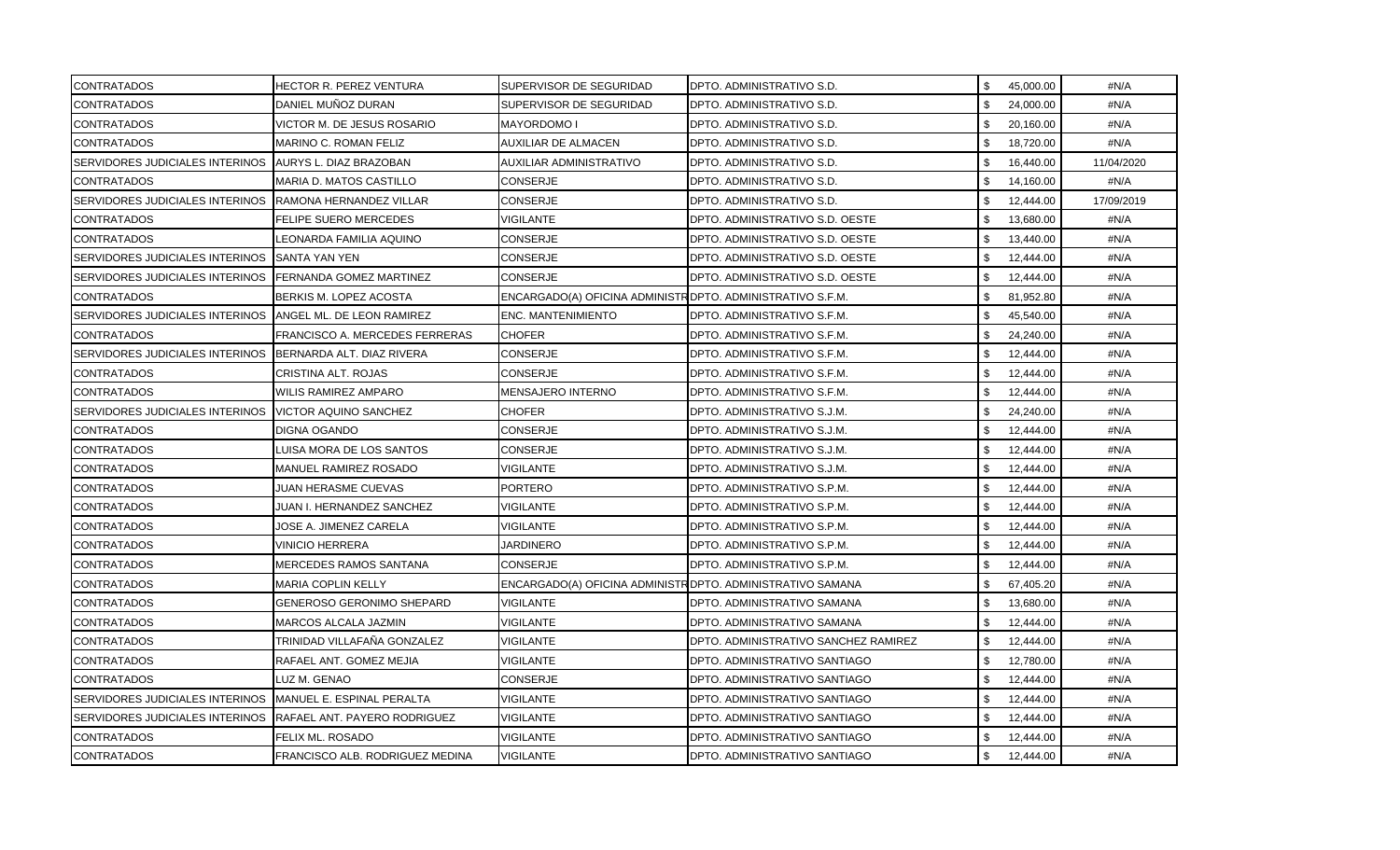| <b>CONTRATADOS</b>              | <b>RAMON MARTE</b>              | JARDINERO                    | DPTO. ADMINISTRATIVO SANTIAGO                       | \$           | 12,444.00  | #N/A       |
|---------------------------------|---------------------------------|------------------------------|-----------------------------------------------------|--------------|------------|------------|
| <b>CONTRATADOS</b>              | CARLOS R. ALCANTARA DOMINGUEZ   | JARDINERO                    | DPTO. ADMINISTRATIVO SANTIAGO                       | \$           | 12,444.00  | #N/A       |
| <b>CONTRATADOS</b>              | RAFAEL ANTONIO TORRES TAVERAS   | VIGILANTE                    | DPTO. ADMINISTRATIVO SANTIAGO                       | $\mathbb{S}$ | 12,444.00  | #N/A       |
| <b>CONTRATADOS</b>              | <b>JOSE FRIAS</b>               | <b>MAYORDOMO II</b>          | DPTO. ADMINISTRATIVO TRIB. SUPERIOR ADMINISTRATI    | \$           | 18,120.00  | #N/A       |
| <b>CONTRATADOS</b>              | RAMON A. TINEO DIAZ             | <b>MAYORDOMO III</b>         | DPTO. ADMINISTRATIVO TRIBUNALES FAMILIA             | \$           | 18,720.00  | #N/A       |
| <b>CONTRATADOS</b>              | ANTONIO MENDEZ FLORIAN          | <b>VIGILANTE</b>             | DPTO. ADMINISTRATIVO TRIBUNALES FAMILIA             | \$           | 13,680.00  | #N/A       |
| <b>CONTRATADOS</b>              | JUAN B. ALCANTARA SOTO          | <b>CONSERJE</b>              | DPTO. ADMINISTRATIVO TRIBUNALES FAMILIA             | \$           | 13,440.00  | #N/A       |
| <b>CONTRATADOS</b>              | JUANA B. LLUVERES CASTILLO      | <b>CONSERJE</b>              | DPTO. ADMINISTRATIVO TRIBUNALES FAMILIA             | \$           | 13,440.00  | #N/A       |
| <b>CONTRATADOS</b>              | RAFAEL CASTRO                   | <b>VIGILANTE</b>             | DPTO. ADMINISTRATIVO TRIBUNALES FAMILIA             | \$           | 12,780.00  | #N/A       |
| CONTRATADOS                     | LUIS R. RIVAS UREÑA             | VIGILANTE                    | DPTO. ADMINISTRATIVO VALVERDE                       | \$           | 12,444.00  | #N/A       |
| <b>CONTRATADOS</b>              | REYNALDO ANT. CASTILLO MEJIA    | ANALISTA I CONTABILIDAD      | DPTO. DE CONTABILIDAD                               | \$           | 51,804.00  | #N/A       |
| <b>CONTRATADOS</b>              | ALBA E. VASQUEZ CRUZ            | ANALISTA I CONTABILIDAD      | DPTO. DE CONTABILIDAD                               | \$           | 51,804.00  | #N/A       |
| SERVIDORES JUDICIALES INTERINOS | <b>I</b> DAYSI MONTILLA GENAO   | <b>CONSERJE</b>              | DPTO. DE MANTENIMIENTO J.I.                         | \$           | 14,484.00  | #N/A       |
| SERVIDORES JUDICIALES INTERINOS | JOSEFA MODESTO MARTE            | CONSERJE                     | DPTO. DE MANTENIMIENTO J.I.                         | \$           | 14,484.00  | #N/A       |
| SERVIDORES JUDICIALES INTERINOS | ALTAGRACIA BATISTA ALCANTARA    | <b>CONSERJE</b>              | DPTO. DE MANTENIMIENTO J.I.                         | \$           | 14,160.00  | #N/A       |
| <b>CONTRATADOS</b>              | JOSE ALT. VALDEZ MATEO          | <b>AUX. DE MANTENIMIENTO</b> | DPTO. DE MANTENIMIENTO J.I. D.N. Y ZONA SUR         | \$           | 24,240.00  | #N/A       |
| CONTRATADOS                     | JBALDO RODRIGUEZ CABRERA        | <b>PLOMERO</b>               | DPTO. DE MANTENIMIENTO J.I. ZONA NORTE Y NORESTI \$ |              | 20,760.00  | #N/A       |
| <b>CONTRATADOS</b>              | CRISTINA DEL C. DIAZ COLON      | <b>CONSERJE</b>              | DPTO. DE MANTENIMIENTO J.I. ZONA NORTE Y NORESTI \$ |              | 12,444.00  | #N/A       |
| <b>CONTRATADOS</b>              | ELIZABETH AMPARO RODRIGUEZ      | SECRETARIA (O)               | DPTO. DE TECNOLOGIA J.I.                            | \$           | 34,980.00  | #N/A       |
| CONTRATADOS                     | GABRIEL A. PAULINO FERNANDEZ    | ASESOR DE PROTOCOLO          | GERENCIA DE RELACIONES PUBLICAS Y PROTOCOLO         | \$           | 84,000.00  | #N/A       |
| <b>CONTRATADOS</b>              | ERNESTINA E. CABRERA DE GERMAN  | CAMARERO I                   | GERENCIA DE RELACIONES PUBLICAS Y PROTOCOLO         | \$           | 38,088.00  | #N/A       |
| <b>CONTRATADOS</b>              | HILARIO FRIAS FRIAS             | CAMARERO I                   | GERENCIA DE RELACIONES PUBLICAS Y PROTOCOLO         | \$           | 38,088.00  | #N/A       |
| SERVIDORES JUDICIALES INTERINOS | MANUEL E. NAVARRO ESPIRITUSANTO | SECRETARIA (O) AUXILIAR III  | GERENCIA DE RELACIONES PUBLICAS Y PROTOCOLO         | \$           | 32,160.00  | #N/A       |
| <b>CONTRATADOS</b>              | ORLANDO E. PEREZ                | <b>CAMARERO III</b>          | GERENCIA DE RELACIONES PUBLICAS Y PROTOCOLO         | \$           | 28,860.00  | #N/A       |
| <b>CONTRATADOS</b>              | JOSE L. CARBUCCIA PIMENTEL      | <b>CAMARERO III</b>          | GERENCIA DE RELACIONES PUBLICAS Y PROTOCOLO         | \$           | 28,860.00  | #N/A       |
| SERVIDORES JUDICIALES INTERINOS | RANDY G. ROSARIO MORA           | <b>CAJERO</b>                | <b>GERENCIA FINANCIERA J.I.</b>                     | \$           | 24,240.00  | #N/A       |
| <b>CONTRATADOS</b>              | ELAINE F. RODRIGUEZ CRUZ        | <b>INSPECTOR JUDICIAL</b>    | INSPECTORIA GENERAL DEL CONSEJO DEL PODER JUD       | \$           | 105,720.00 | #N/A       |
| <b>CONTRATADOS</b>              | ESTHER L. PEREZ FERRERAS        | OFICINISTA 1RA. INSTANCIA    | JDO. DE 1RA. INST. BAORUCO                          | \$           | 15,720.00  | #N/A       |
| <b>CONTRATADOS</b>              | CRISTIAN GONZALES               | ALGUACIL DE ESTRADO          | JDO. DE 1RA. INST. CONSTANZA                        | \$           | 14,760.00  | #N/A       |
| <b>CONTRATADOS</b>              | ANA Y. DIAZ SANTANA             | CONSERJE-MENSAJERO(A)        | JDO. DE 1RA. INST. INDEPENDENCIA                    | \$           | 12,444.00  | #N/A       |
| <b>CONTRATADOS</b>              | JOSE DE JS. ORTIZ ARACENA       | ALGUACIL DE ESTRADO          | JDO. DE LA INSTRUCCION DAJABON                      | \$           | 14,760.00  | #N/A       |
| SERVIDORES JUDICIALES INTERINOS | LUISAIMAX P. CONSTANZO BERAS    | OFICINISTA 1RA. INSTANCIA    | JDO. DE LA INSTRUCCION EL SEIBO                     | \$           | 15,720.00  | 07/08/2019 |
| <b>CONTRATADOS</b>              | YODENNIS M. DIAZ PEREZ          | ALGUACIL DE ESTRADO          | JDO. DE LA INSTRUCCION PEDERNALES                   | \$           | 14,760.00  | #N/A       |
| SERVIDORES JUDICIALES INTERINOS | YUDISSA MA. BUSTAMANTE MONTERO  | OFICINISTA 1RA. INSTANCIA    | JDO. DE LA INSTRUCCION PERAVIA                      | \$           | 15,720.00  | 31/07/2019 |
| <b>CONTRATADOS</b>              | MARIANO URBAEZ DEL JESUS        | <b>VIGILANTE</b>             | JDO. DE LA INSTRUCCION SAN JOSE DE OCOA             | \$           | 12,444.00  | #N/A       |
| <b>CONTRATADOS</b>              | MELANEA MATOS MEJIA             | <b>CONSERJE</b>              | JDO. DE LA INSTRUCCION SAN JOSE DE OCOA             | \$           | 12,444.00  | #N/A       |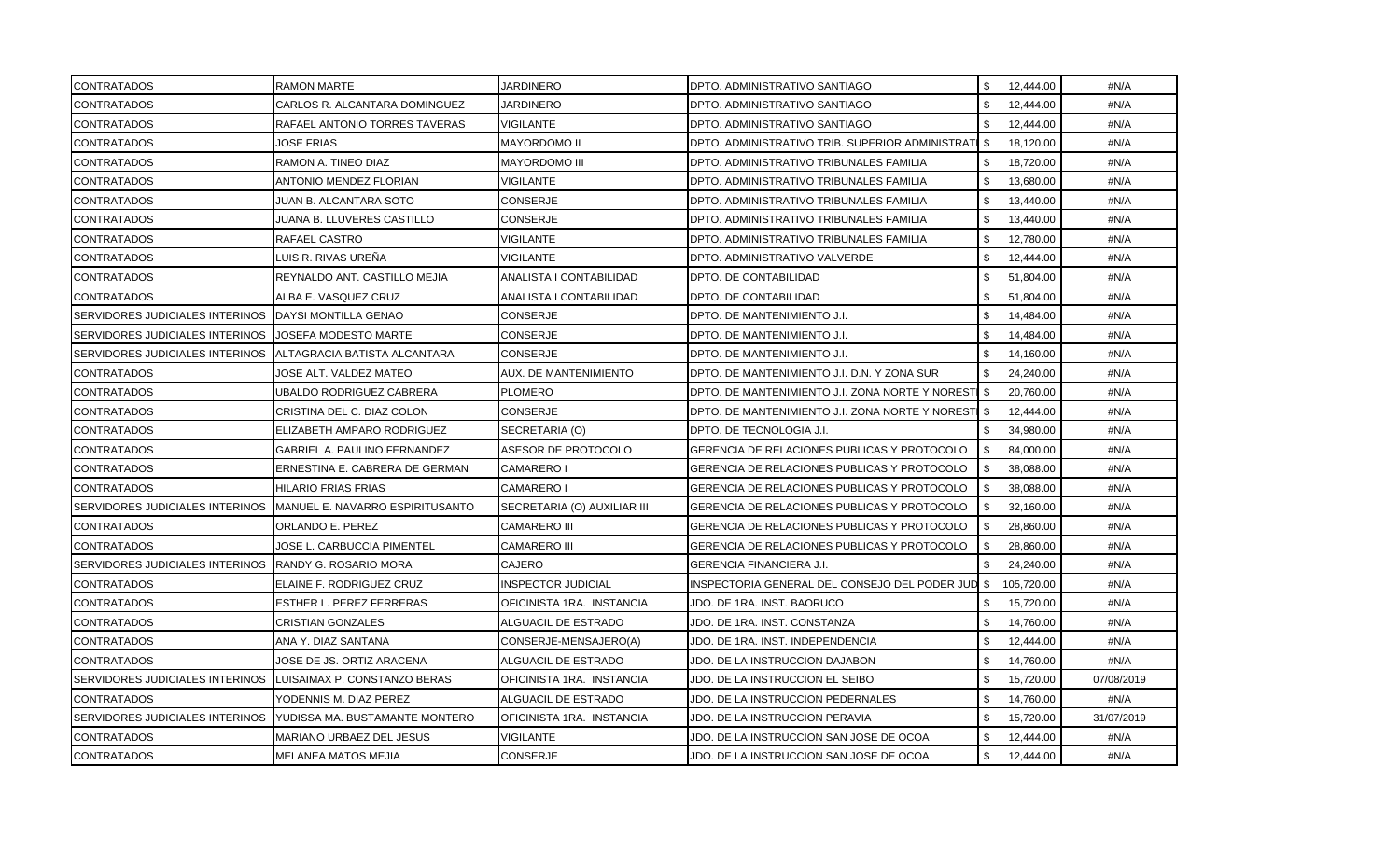| SERVIDORES JUDICIALES INTERINOS   ALBA D. MATEO VELASQUEZ |                                       | OFICINISTA JDO. DE PAZ   | JDO. DE PAZ ASUNTOS MUNIC. S.C.        | \$ | 14,760.00 | 31/12/2019 |
|-----------------------------------------------------------|---------------------------------------|--------------------------|----------------------------------------|----|-----------|------------|
| <b>CONTRATADOS</b>                                        | <b>ISAAC MORIS</b>                    | <b>VIGILANTE</b>         | JDO. DE PAZ ASUNTOS MUNIC. S.D. NORTE  | \$ | 13,680.00 | #N/A       |
| <b>SERVIDORES JUDICIALES INTERINOS</b>                    | YOLANDA DE LOS SANTOS                 | CONSERJE                 | JDO. DE PAZ ASUNTOS MUNIC. S.D. NORTE  | \$ | 12,444.00 | 18/10/2019 |
| <b>CONTRATADOS</b>                                        | <b>CESAR SANCHEZ</b>                  | VIGILANTE                | JDO. DE PAZ BAJOS DE HAINA             | \$ | 12,444.00 | #N/A       |
| <b>CONTRATADOS</b>                                        | FLORENCIO LORENZO                     | <b>VIGILANTE</b>         | JDO. DE PAZ BAJOS DE HAINA             | \$ | 12,444.00 | #N/A       |
| <b>CONTRATADOS</b>                                        | LUIS O. TEJEDA DE LOS SANTOS          | <b>VIGILANTE</b>         | JDO. DE PAZ BOHECHIO                   | \$ | 12,444.00 | #N/A       |
| <b>CONTRATADOS</b>                                        | LUZ D. SANTANA QUEZADA                | CONSERJE-MENSAJERO(A)    | JDO. DE PAZ CAYETANO GERMOSEN          | \$ | 12,444.00 | #N/A       |
| <b>SERVIDORES JUDICIALES INTERINOS</b>                    | <b>CRISMEIRY R. CASTILLO LLUBERES</b> | OFICINISTA JDO. DE PAZ   | JDO. DE PAZ DE LA 1RA. CIRC. D.N.      | \$ | 16,440.00 | #N/A       |
| SERVIDORES JUDICIALES INTERINOS                           | RICARDO A. JOSEPH DE LA CRUZ          | OFICINISTA JDO. DE PAZ   | JDO. DE PAZ DE LA 1RA. CIRC. D.N.      | \$ | 16,440.00 | 31/12/2019 |
| <b>CONTRATADOS</b>                                        | ANTONIO E. CEDEÑO MILLIARD            | VIGILANTE                | JDO. DE PAZ DE LA 1RA. CIRC. D.N.      | \$ | 12,780.00 | #N/A       |
| <b>CONTRATADOS</b>                                        | LUIS F. BELTRE SANTOS                 | VIGILANTE                | JDO. DE PAZ DE LA 1RA. CIRC. D.N.      | \$ | 12,780.00 | #N/A       |
| <b>SERVIDORES JUDICIALES INTERINOS</b>                    | <b>KRYSMEIRY G. ESTEVEZ</b>           | OFICINISTA JDO. DE PAZ   | JDO. DE PAZ DE LA 1RA. CIRC. S.D. ESTE | \$ | 16,440.00 | #N/A       |
| <b>SERVIDORES JUDICIALES INTERINOS</b>                    | YANIRIS ALMONTE KING                  | OFICINISTA JDO. DE PAZ   | JDO. DE PAZ DE LA 2DA. CIRC. S.D. ESTE | \$ | 16,440.00 | 11/12/2019 |
| SERVIDORES JUDICIALES INTERINOS                           | CAROLIN E. SANCHEZ LANTIGUA           | OFICINISTA JDO. DE PAZ   | JDO. DE PAZ DE LA 2DA. CIRC. S.D. ESTE | \$ | 16,440.00 | #N/A       |
| <b>CONTRATADOS</b>                                        | LUCILA D. ALVAREZ ALVAREZ             | <b>CONSERJE</b>          | JDO. DE PAZ DE LA 2DA. CIRC. S.D. ESTE | \$ | 12,444.00 | #N/A       |
| <b>SERVIDORES JUDICIALES INTERINOS</b>                    | YLIANA CONTRERAS SANCHEZ              | OFICINISTA JDO. DE PAZ   | JDO. DE PAZ DE LA 3RA. CIRC. D.N.      | \$ | 16,440.00 | #N/A       |
| SERVIDORES JUDICIALES INTERINOS                           | MANUEL A. PAULINO ROMERO              | OFICINISTA JDO. DE PAZ   | JDO. DE PAZ DE LA 3RA. CIRC. D.N.      | ß. | 16,440.00 | 20/09/2020 |
| <b>SERVIDORES JUDICIALES INTERINOS</b>                    | <b>INGRIS B. GARCIA CUEVAS</b>        | <b>MENSAJERO INTERNO</b> | JDO. DE PAZ DE LA 3RA. CIRC. D.N.      | \$ | 12,444.00 | 11/08/2019 |
| <b>CONTRATADOS</b>                                        | EDWIN M. MORENO CASTILLO              | OFICINISTA JDO. DE PAZ   | JDO. DE PAZ DE LA 4TA. CIRC. D.N.      | \$ | 16,440.00 | #N/A       |
| SERVIDORES JUDICIALES INTERINOS                           | DILENNI GARCIA DE LOS SANTOS          | OFICINISTA JDO. DE PAZ   | JDO. DE PAZ DON JUAN                   | \$ | 16,440.00 | #N/A       |
| <b>CONTRATADOS</b>                                        | JOSE FCO. DE OLEO ENCARNACION         | CONSERJE-MENSAJERO(A)    | JDO. DE PAZ EL CERCADO                 | \$ | 12,444.00 | #N/A       |
| <b>CONTRATADOS</b>                                        | ALBA I. BARRIENTOS VALDEZ             | CONSERJE-MENSAJERO(A)    | JDO. DE PAZ EL LLANO                   | \$ | 12,444.00 | #N/A       |
| <b>CONTRATADOS</b>                                        | JOSE ALT. PEREZ PIÑA                  | VIGILANTE                | JDO. DE PAZ EL VALLE                   | \$ | 12,444.00 | #N/A       |
| <b>CONTRATADOS</b>                                        | JORGE ANT. PERALTA DOMINGUEZ          | <b>VIGILANTE</b>         | JDO. DE PAZ ESPERANZA                  | \$ | 12,444.00 | #N/A       |
| <b>CONTRATADOS</b>                                        | SERGIO DE LA CRUZ MEDINA              | CONSERJE-MENSAJERO(A)    | JDO. DE PAZ GUAYMATE                   | \$ | 12,444.00 | #N/A       |
| <b>SERVIDORES JUDICIALES INTERINOS</b>                    | ERIKA P. GOMEZ                        | CONSERJE-MENSAJERO(A)    | JDO. DE PAZ GUAYUBIN                   | \$ | 12,444.00 | #N/A       |
| SERVIDORES JUDICIALES INTERINOS                           | EUGENIA A. MEDINA RODRIGUEZ           | OFICINISTA JDO. DE PAZ   | JDO. DE PAZ LA ROMANA                  | \$ | 14,760.00 | #N/A       |
| <b>CONTRATADOS</b>                                        | JULIO A. ESPEJO ORTEGA                | VIGILANTE                | JDO. DE PAZ LAGUNA SALADA              | \$ | 12,444.00 | #N/A       |
| <b>CONTRATADOS</b>                                        | RAMON DE JS. RIVERA CAMPUSANO         | VIGILANTE                | JDO. DE PAZ NIGUA                      | \$ | 12,444.00 | #N/A       |
| <b>CONTRATADOS</b>                                        | LUIS S. PEREZ RAMIREZ                 | VIGILANTE                | JDO. DE PAZ OVIEDO                     | \$ | 12,444.00 | #N/A       |
| <b>CONTRATADOS</b>                                        | LORGIRIES ACOSTA FELIZ                | OFICINISTA JDO. DE PAZ   | JDO. DE PAZ PARAISO                    | \$ | 14,760.00 | #N/A       |
| <b>CONTRATADOS</b>                                        | <b>ESEQUIER MATOS ACOSTA</b>          | <b>VIGILANTE</b>         | JDO. DE PAZ PARAISO                    | \$ | 12,444.00 | #N/A       |
| <b>CONTRATADOS</b>                                        | MIGUEL B. TERRERO FERRERAS            | VIGILANTE                | JDO. DE PAZ PEDERNALES                 | \$ | 12,444.00 | #N/A       |
| <b>CONTRATADOS</b>                                        | <b>CHARLES I. JIMENEZ PEREZ</b>       | ALGUACIL DE ESTRADO      | JDO. DE PAZ S.C.                       | \$ | 13,800.00 | #N/A       |
| <b>SERVIDORES JUDICIALES INTERINOS</b>                    | YUGERNI GARCIA MARTINEZ               | OFICINISTA JDO. DE PAZ   | JDO. DE PAZ S.D. OESTE                 | \$ | 16,440.00 | #N/A       |
| SERVIDORES JUDICIALES INTERINOS                           | JANNIRIS E. TORIBIO JIMENEZ           | OFICINISTA JDO. DE PAZ   | JDO. DE PAZ S.D. OESTE                 | \$ | 16,440.00 | 05/08/2019 |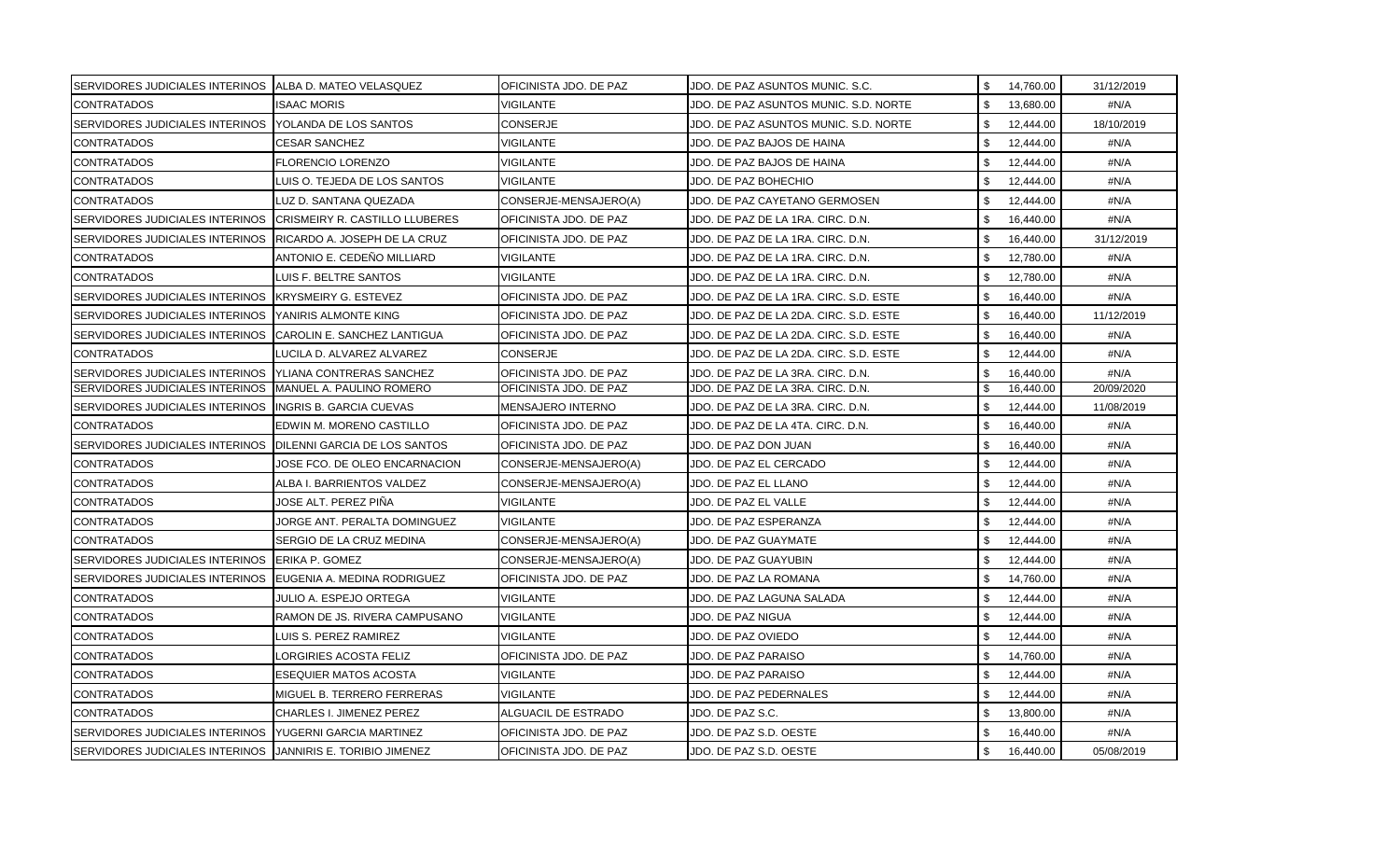| SERVIDORES JUDICIALES INTERINOS MARDARY BEARD QUIROZ       |                                   | OFICINISTA JDO. DE PAZ                           | JDO. DE PAZ S.D. OESTE                               | \$<br>16,440.00  | 31/12/2019 |
|------------------------------------------------------------|-----------------------------------|--------------------------------------------------|------------------------------------------------------|------------------|------------|
| <b>SERVIDORES JUDICIALES INTERINOS</b>                     | ICARINA MATEO BOVON               | <b>ARCHIVISTA</b>                                | JDO. DE PAZ S.D. OESTE                               | \$<br>13,920.00  | 05/08/2019 |
| <b>CONTRATADOS</b>                                         | RAMON RODRIGUEZ PULA              | VIGILANTE                                        | JDO. DE PAZ SABANA GRANDE DE PALENQUE                | \$<br>12,444.00  | #N/A       |
| <b>CONTRATADOS</b>                                         | JUANA M. NUÑEZ PICHARDO           | CONSERJE-MENSAJERO(A)                            | JDO. DE PAZ SABANA IGLESIA                           | \$<br>12,444.00  | #N/A       |
| <b>CONTRATADOS</b>                                         | WILLIAM R. MEJIA                  | VIGILANTE                                        | JDO. DE PAZ SABANA LARGA                             | \$<br>12,444.00  | #N/A       |
| <b>CONTRATADOS</b>                                         | ANA M. ESPINAL NUÑEZ              | CONSERJE-MENSAJERO(A)                            | JDO. DE PAZ SAN JOSE DE LAS MATAS                    | \$<br>12,444.00  | #N/A       |
| <b>CONTRATADOS</b>                                         | BIENVENIDO ANT. RUIZ Y ROSARIO    | <b>VIGILANTE</b>                                 | JDO. DE PAZ SAN RAFAEL DEL YUMA                      | \$<br>12,444.00  | #N/A       |
| <b>CONTRATADOS</b>                                         | FINLANDIA J. BELTRE MEDINA        | CONSERJE-MENSAJERO(A)                            | JDO. DE PAZ TABARA ARRIBA                            | \$<br>12,444.00  | #N/A       |
| <b>CONTRATADOS</b>                                         | GREGORIO REYES                    | VIGILANTE                                        | JDO. DE PAZ TAMAYO                                   | \$<br>12,444.00  | #N/A       |
| <b>CONTRATADOS</b>                                         | JUAN ALB. ACOSTA HIDALGO          | VIGILANTE                                        | JDO. DE PAZ TENARES                                  | \$<br>12,444.00  | #N/A       |
| <b>CONTRATADOS</b>                                         | EDINSON PEREZ GONZALEZ            | VIGILANTE                                        | JDO. DE PAZ UVILLA                                   | \$<br>12,444.00  | #N/A       |
| <b>CONTRATADOS</b>                                         | <b>BLAS GERARDO HEREDIA</b>       | VIGILANTE                                        | JDO. DE PAZ VICENTE NOBLE                            | \$<br>12,444.00  | #N/A       |
| <b>CONTRATADOS</b>                                         | SOFI ALT. RAMIREZ SANTANA         | CONSERJE-MENSAJERO(A)                            | JDO. DE PAZ VILLA ALTAGRACIA                         | \$<br>12,444.00  | #N/A       |
| <b>CONTRATADOS</b>                                         | ROSANNA V. MORENO PANIAGUA        | CONSERJE-MENSAJERO(A)                            | JDO. DE PAZ YAGUATE                                  | \$<br>12,444.00  | #N/A       |
| SERVIDORES JUDICIALES INTERINOS                            | KATIUSCA BLANCO D'OLEO            | SUPERVISOR DE ARCHIVO                            | OFIC. COORDINADORA ARCHIVO JUDICIAL                  | \$<br>29,580.00  | #N/A       |
| SERVIDORES JUDICIALES INTERINOS                            | <b>DIONICIO ROSARIO JIMENEZ</b>   | <b>ARCHIVISTA</b>                                | OFIC. COORDINADORA ARCHIVO JUDICIAL                  | \$<br>13,920.00  | #N/A       |
| SERVIDORES JUDICIALES INTERINOS                            | <b>FRANCIS PERALTA RODRIGUEZ</b>  | ARCHIVISTA                                       | OFIC. COORDINADORA ARCHIVO JUDICIAL                  | \$<br>13,920.00  | #N/A       |
| <b>CONTRATADOS</b>                                         | CARLOS M. SOTO SALAS              | <b>ARCHIVISTA</b>                                | OFIC. DE ARCHIVO JUDICIAL CAM.CIVIL CORTE DE APEL \$ | 13,920.00        | #N/A       |
| SERVIDORES JUDICIALES INTERINOS                            | AIDA M. VELEZ CASTRO              | <b>ARCHIVISTA</b>                                | OFIC. DE ARCHIVO JUDICIAL JURISD. N.N.A. D.N.        | \$<br>13,920.00  | #N/A       |
| <b>CONTRATADOS</b>                                         | MAXIMO B. REINOSO TAPIA           | SUPERVISOR DE ARCHIVO                            | OFIC. DE ARCHIVO JUDICIAL PJ LA VEGA                 | \$<br>29,580.00  | #N/A       |
| <b>SERVIDORES JUDICIALES INTERINOS</b>                     | ANDREISY Y. ESPINAL CABRERA       | <b>ARCHIVISTA</b>                                | OFIC. DE ARCHIVO JUDICIAL PJ SANTIAGO                | 13,920.00<br>\$  | 30/06/2019 |
| SERVIDORES JUDICIALES INTERINOS                            | <b>HUMDERTO BRUNO REYES</b>       | <b>ARCHIVISTA</b>                                | OFIC. DE ARCHIVO JUDICIAL PJ SANTIAGO                | \$<br>13,920.00  | 30/06/2019 |
| SERVIDORES JUDICIALES INTERINOS                            | <b>HIPOLITO PINEDA PEREYRA</b>    | SUPERVISOR DE SEGURIDAD                          | OFIC. DE SEGURIDAD S.C.J.                            | \$<br>45,000.00  | #N/A       |
| <b>CONTRATADOS</b>                                         | <b>ISIDRO CORDERO</b>             | SEGURIDAD EX-PRESIDENTE SCJ                      | OFIC. DE SEGURIDAD S.C.J.                            | \$.<br>21,360.00 | #N/A       |
| SERVIDORES JUDICIALES INTERINOS                            | LUIS MARIÑEZ PEÑA                 | SEGURIDAD DE PLANTA                              | OFIC. DE SEGURIDAD S.C.J.                            | \$<br>19,197.23  | #N/A       |
| <b>CONTRATADOS</b>                                         | LENIN R. VASQUEZ CABRERA          | SOPORTE TECNICO II                               | OFIC. DE TECNOLOGIAS REGIONAL ZONA NORTE             | \$<br>34,980.00  | #N/A       |
| SERVIDORES JUDICIALES INTERINOS                            | MARIA DE L. GOMEZ VASQUEZ         | OFICINISTA 1RA. INSTANCIA                        | PCIA. CAMARA CIVIL JDO. 1RA. INST. D.N.              | \$<br>20,760.00  | 20/09/2020 |
| SERVIDORES JUDICIALES INTERINOS                            | JULISSA I. BAEZ SANCHEZ           | OFICINISTA 1RA. INSTANCIA                        | PCIA. CAMARA CIVIL JDO. 1RA. INST. D.N.              | \$<br>20,760.00  | #N/A       |
| SERVIDORES JUDICIALES INTERINOS                            | <b>ESMARLY D. SANTOS MEJIA</b>    | OFICINISTA 1RA. INSTANCIA                        | PCIA. CAMARA CIVIL JDO. 1RA. INST. D.N.              | \$<br>20,760.00  | #N/A       |
| SERVIDORES JUDICIALES INTERINOS                            | MONICA HERRERA NOLASCO            | OFICINISTA 1RA. INSTANCIA                        | PCIA. CAMARA CIVIL JDO. 1RA. INST. D.N.              | \$<br>20,760.00  | #N/A       |
| SERVIDORES JUDICIALES INTERINOS                            | YOKASTHERY DEL C. OZORIA GONZALEZ | <b>OFICINISTA 1RA. INSTANCIA</b>                 | PCIA. CAMARA CIVIL JDO. 1RA. INST. SANTIAGO          | \$<br>15,720.00  | #N/A       |
| SERVIDORES JUDICIALES INTERINOS                            | <b>JORGELINA GERMOSEN LEON</b>    | OFICINISTA 1RA. INSTANCIA                        | PCIA. CAMARA CIVIL JDO. 1RA. INST. SANTIAGO          | \$<br>15,720.00  | #N/A       |
| SERVIDORES JUDICIALES INTERINOS                            | MOISES V. JAQUEZ MOTA             | ASESOR DE POLITICAS                              | PRESIDENCIA S.C.J.                                   | \$<br>160,000.00 | #N/A       |
| SERVIDORES JUDICIALES INTERINOS                            | <b>IMARIO R. GARAY FERNANDEZ</b>  | ASESOR DE SISTEMAS Y PROYECTO PRESIDENCIA S.C.J. |                                                      | \$<br>150,000.00 | #N/A       |
| <b>CONTRATADOS</b>                                         | MILCIADES JAVIER RUIZ             | SEGURIDAD EX-PRESIDENTE SCJ                      | PRESIDENCIA S.C.J.                                   | \$<br>20,441.57  | #N/A       |
| SERVIDORES JUDICIALES INTERINOS EDDY FCO. PAULINO BALBUENA |                                   | SEGURIDAD PRESIDENTE SCJ                         | PRESIDENCIA S.C.J.                                   | \$<br>16,000.00  | #N/A       |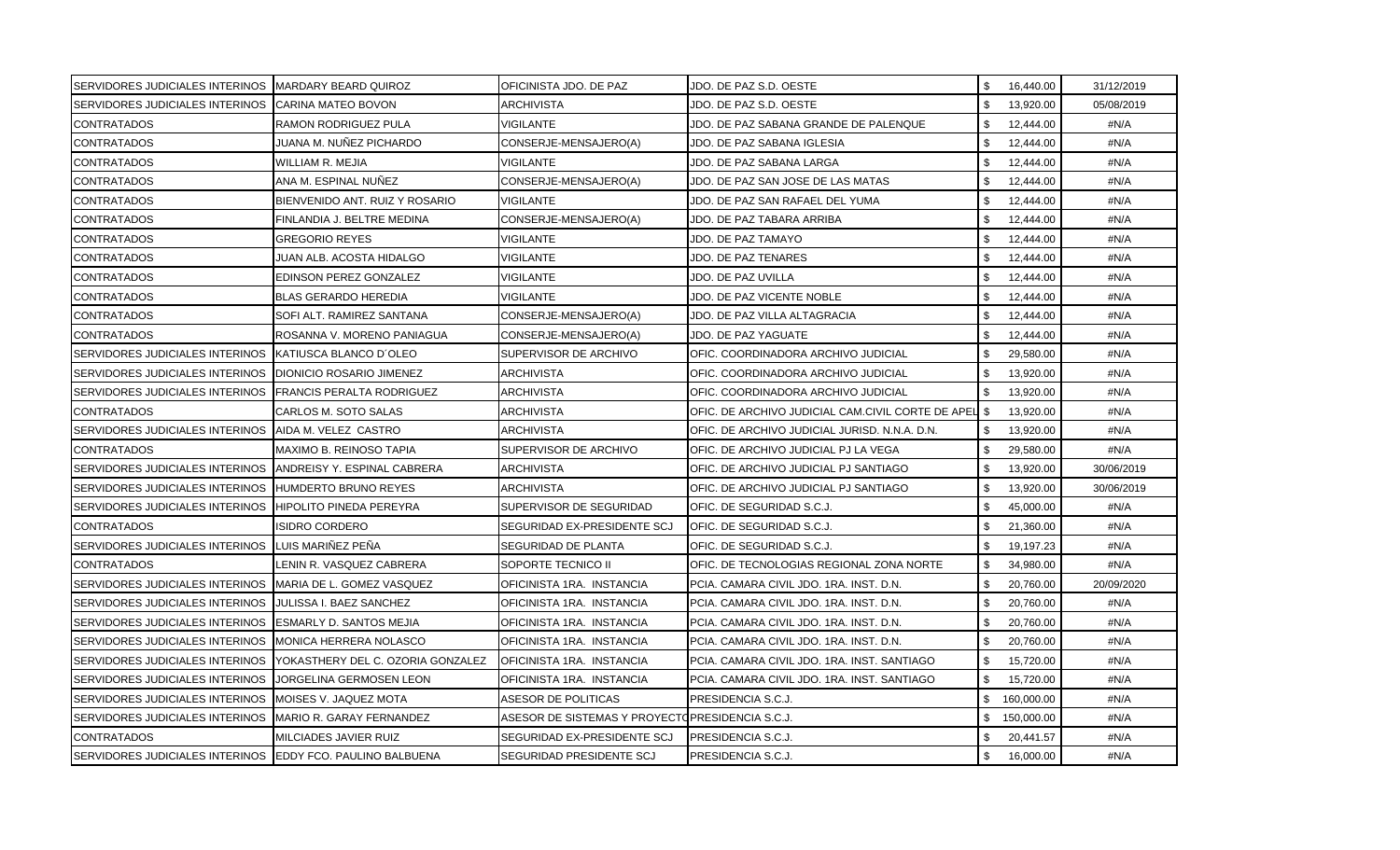| SERVIDORES JUDICIALES INTERINOS STEPHANIE V. JIMENEZ GRULLON |                                  | ABOGADO AYUDANTE SCJ        | PRIMERA SALA S.C.J.                                | \$<br>88,100.00             | 31/12/2019 |
|--------------------------------------------------------------|----------------------------------|-----------------------------|----------------------------------------------------|-----------------------------|------------|
| SERVIDORES JUDICIALES INTERINOS                              | <b>ILAURA C. RAMIREZ PAULINO</b> | OFICINISTA SCJ              | PRIMERA SALA S.C.J.                                | \$<br>40,605.60             | #N/A       |
| SERVIDORES JUDICIALES INTERINOS                              | MODESTO JAQUEZ MARQUEZ           | SEGURIDAD DE JUEZ SCJ       | PRIMERA SALA S.C.J.                                | \$<br>14,760.00             | #N/A       |
| SERVIDORES JUDICIALES INTERINOS                              | ENMANUEL UPIA HERNANDEZ          | AUX. DE RECEPCION Y ENTREGA | <b>RECEPCION Y ENTREGA R.T.</b>                    | \$<br>24,240.00             | 15/02/2020 |
| <b>CONTRATADOS</b>                                           | MIGUELINA G. DE MOYA LONGO       | AUX. DE RECEPCION Y ENTREGA | <b>REGISTRO DE TITULOS LA VEGA</b>                 | $\mathfrak{L}$<br>24,240.00 | #N/A       |
| <b>SERVIDORES JUDICIALES INTERINOS</b>                       | <b>ESTEFANY NUNEZ DUARTE</b>     | <b>AUXILIAR REGISTRAL</b>   | REGISTRO DE TITULOS NAGUA                          | \$<br>16,200.00             | #N/A       |
| <b>CONTRATADOS</b>                                           | PURITA GARCIA GONZALEZ           | <b>CONSERJE</b>             | REGISTRO DE TITULOS PUERTO PLATA                   | \$<br>12,444.00             | #N/A       |
| <b>CONTRATADOS</b>                                           | MARIA C. ASENCIO ABREU           | <b>AUXILIAR REGISTRAL</b>   | REGISTRO DE TITULOS S.C.                           | \$<br>16,200.00             | #N/A       |
| <b>CONTRATADOS</b>                                           | CAROLINA ALT. RODRIGUEZ BRITO    | <b>CONSERJE</b>             | SALA CIVIL TRIBUNAL N.N.A. DUARTE                  | \$<br>12,444.00             | #N/A       |
| <b>CONTRATADOS</b>                                           | JESUS SILVERIO                   | VIGILANTE                   | SALA PENAL 1ER. TRIBUNAL N.N.A. SANTIAGO           | \$<br>12,444.00             | #N/A       |
| <b>CONTRATADOS</b>                                           | HILARIO J. HOLGUIN SANTOS        | VIGILANTE                   | SALA PENAL TRIBUNAL N.N.A. LA VEGA                 | \$<br>12,444.00             | #N/A       |
| <b>CONTRATADOS</b>                                           | DIONICIO G. VALERIO CRUZ         | VIGILANTE                   | SALA PENAL TRIBUNAL N.N.A. LA VEGA                 | \$<br>12,444.00             | #N/A       |
| <b>CONTRATADOS</b>                                           | JUAN ALB. ROSARIO GOMEZ          | ALGUACIL DE ESTRADO         | SALA PENAL TRIBUNAL N.N.A. S.D.                    | \$<br>14,760.00             | #N/A       |
| <b>CONTRATADOS</b>                                           | JULIAN GARCIA                    | MENSAJERO EXTERNO           | SECCION DE TRAMITES Y CORRESPONDENCIA              | \$<br>22,800.00             | #N/A       |
| <b>SERVIDORES JUDICIALES INTERINOS</b>                       | <b>HECTOR R. QUEZADA VILORIO</b> | <b>MENSAJERO INTERNO</b>    | SECCION DE TRAMITES Y CORRESPONDENCIA              | 16,920.00<br>-S             | 13/08/2019 |
| <b>CONTRATADOS</b>                                           | MANUEL SIERRA FABIAN             | <b>ENC. TRANSPORTACION</b>  | SECCION DE TRANSPORTACION                          | \$<br>77,836.80             | #N/A       |
| <b>CONTRATADOS</b>                                           | HORACIO GONZALEZ                 | CHOFER                      | SECCION DE TRANSPORTACION                          | \$<br>29,580.00             | #N/A       |
| <b>CONTRATADOS</b>                                           | VICTOR H. GIL REYES              | <b>CHOFER</b>               | SECCION DE TRANSPORTACION                          | \$<br>29,580.00             | #N/A       |
| <b>CONTRATADOS</b>                                           | <b>FRANCISCO W. JONES BRACHE</b> | <b>CHOFER</b>               | SECCION DE TRANSPORTACION                          | \$<br>29,580.00             | #N/A       |
| <b>CONTRATADOS</b>                                           | PABLO ANT. FLORIAN HERNANDEZ     | <b>CHOFER</b>               | SECCION DE TRANSPORTACION                          | \$<br>29,580.00             | #N/A       |
| <b>CONTRATADOS</b>                                           | VIRGILIO ANT. BERIGUETE          | <b>CHOFER</b>               | SECCION DE TRANSPORTACION                          | \$<br>29,580.00             | #N/A       |
| <b>CONTRATADOS</b>                                           | CEFERINO OFFRER DE LA ROSA       | <b>CHOFER</b>               | SECCION DE TRANSPORTACION                          | \$<br>24,240.00             | #N/A       |
| <b>SERVIDORES JUDICIALES INTERINOS</b>                       | EDGAR ANT. ROSARIO RODRIGUEZ     | <b>CHOFER</b>               | SECCION DE TRANSPORTACION                          | \$<br>24,240.00             | #N/A       |
| <b>CONTRATADOS</b>                                           | ISO L. ADAMES HERNANDEZ          | <b>CHOFER</b>               | SECCION DE TRANSPORTACION                          | \$<br>24,240.00             | #N/A       |
| <b>CONTRATADOS</b>                                           | SAN E. SANCHEZ                   | <b>CHOFER</b>               | SECCION DE TRANSPORTACION                          | \$<br>24,240.00             | #N/A       |
| <b>CONTRATADOS</b>                                           | DONAL R. MORALES SEVERINO        | <b>CHOFER</b>               | SECCION DE TRANSPORTACION                          | \$<br>24,240.00             | #N/A       |
| <b>CONTRATADOS</b>                                           | SANTIAGO L. PERERA DURAN         | CHOFER                      | SECCION DE TRANSPORTACION                          | \$<br>24,240.00             | #N/A       |
| <b>CONTRATADOS</b>                                           | WATER R. PEREZ PEREZ             | <b>CHOFER</b>               | SECCION DE TRANSPORTACION                          | \$<br>24,240.00             | #N/A       |
| <b>CONTRATADOS</b>                                           | REYNALDO FRIAS CASTRO            | <b>CHOFER</b>               | SECCION DE TRANSPORTACION                          | \$<br>24,240.00             | #N/A       |
| <b>CONTRATADOS</b>                                           | CONFESOR BOVIER DE LA CRUZ       | <b>CHOFER</b>               | SECCION DE TRANSPORTACION                          | \$<br>24,240.00             | #N/A       |
| <b>CONTRATADOS</b>                                           | BIENVENIDO VASQUEZ               | <b>CHOFER</b>               | SECCION DE TRANSPORTACION                          | \$<br>24,240.00             | #N/A       |
| SERVIDORES JUDICIALES INTERINOS                              | HAROLD A. LEMBERT MERCADO        | <b>CHOFER</b>               | SECCION DE TRANSPORTACION                          | \$<br>24,240.00             | #N/A       |
| <b>CONTRATADOS</b>                                           | RIGOBERTO SOSA HERNANDEZ         | <b>CHOFER</b>               | SECCION DE TRANSPORTACION                          | \$<br>24,240.00             | #N/A       |
| <b>CONTRATADOS</b>                                           | PEDRO A. POLANCO JIMENEZ         | <b>CHOFER</b>               | SECCION DE TRANSPORTACION                          | \$<br>24,240.00             | #N/A       |
| SERVIDORES JUDICIALES INTERINOS                              | <b>JOSEL ROSA MARTE</b>          | <b>CHOFER</b>               | SECCION DE TRANSPORTACION                          | 24,240.00                   | #N/A       |
| SERVIDORES JUDICIALES INTERINOS   WILANDY A. ALMONTE SARITA  |                                  | ALGUACIL DE ESTRADO         | SECRETARIA GENERAL JDO. ESP. TRANS.Y MUNIC. SAN \$ | 11,426.40                   | #N/A       |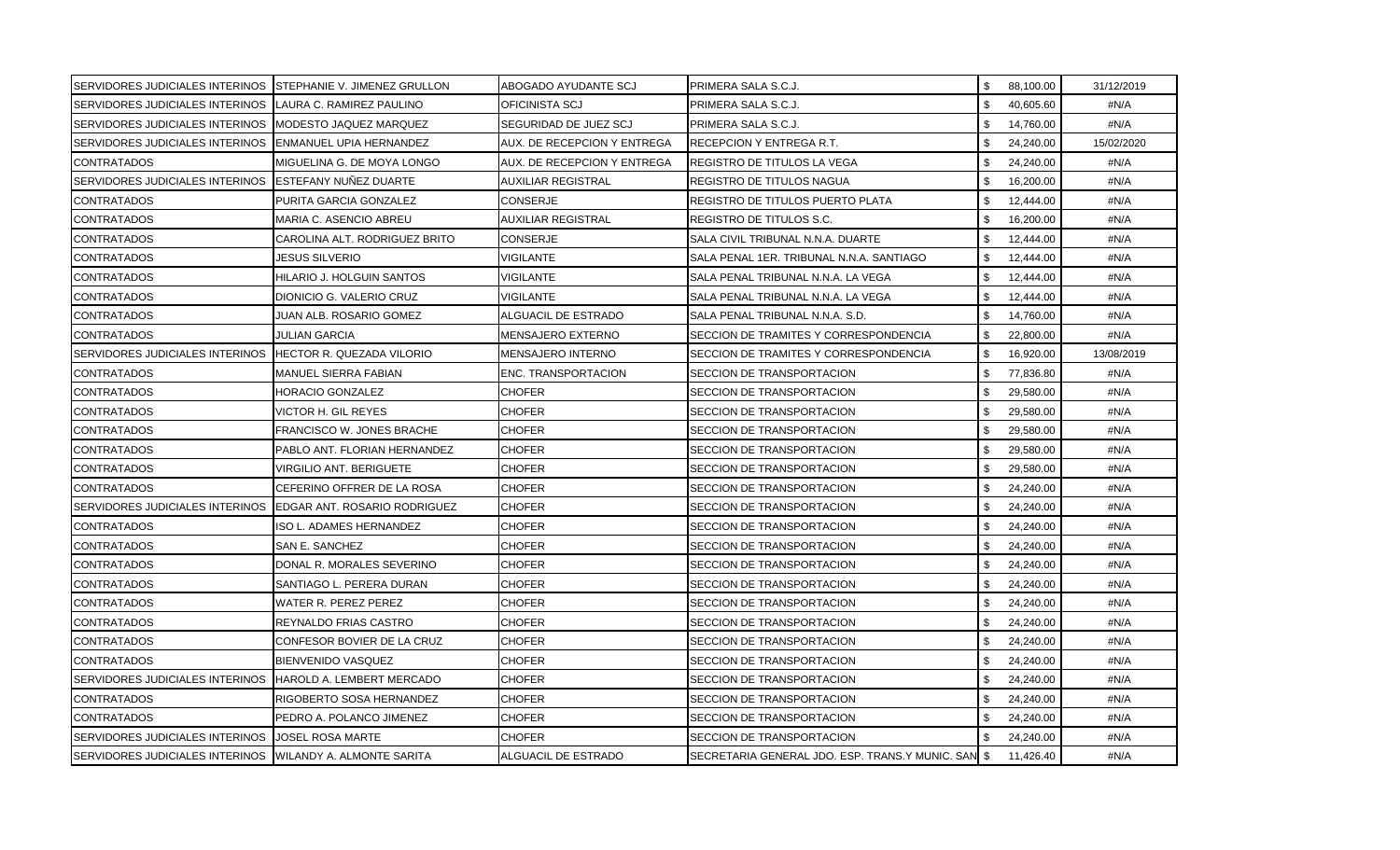| SERVIDORES JUDICIALES INTERINOS   AMABEL A. RICART ASTACIO |                                       | OFICINISTA SCJ                                     | SECRETARIA GENERAL S.C.J.                        | \$           | 40,605.60 | 04/11/2019 |
|------------------------------------------------------------|---------------------------------------|----------------------------------------------------|--------------------------------------------------|--------------|-----------|------------|
| SERVIDORES JUDICIALES INTERINOS                            | IYERMANA G. OZUNA ROSSO               | OFICINISTA SCJ                                     | SECRETARIA GENERAL S.C.J.                        | \$           | 40,605.60 | 04/11/2019 |
| SERVIDORES JUDICIALES INTERINOS                            | <b>ISAAC ALVAREZ BAUTISTA</b>         | OFICINISTA SCJ                                     | SECRETARIA GENERAL S.C.J.                        | \$           | 24,240.00 | 01/02/2020 |
| <b>CONTRATADOS</b>                                         | RAMON ANT. ORTIZ MARTINEZ             | MENSAJERO EXTERNO                                  | SECRETARIA GENERAL S.C.J.                        | \$.          | 22,800.00 | #N/A       |
| SERVIDORES JUDICIALES INTERINOS                            | <b>ISINDY M. MARTINEZ DE LEON</b>     | <b>OFICINISTA</b>                                  | SECRETARIA GENERAL TRIBUNAL SUPERIOR ADM. D.N.   | - \$         | 24,240.00 | 19/08/2019 |
| SERVIDORES JUDICIALES INTERINOS                            | FERNANDO A. DIAZ CRUZ                 | <b>OFICINISTA</b>                                  | SECRETARIA GENERAL TRIBUNAL SUPERIOR ADM. D.N. S |              | 24,240.00 | 19/08/2019 |
| SERVIDORES JUDICIALES INTERINOS                            | ETEFANA DE LOS SANTOS REYNOSO         | <b>OFICINISTA</b>                                  | SECRETARIA GENERAL TRIBUNAL SUPERIOR ADM. D.N. S |              | 24,240.00 | 19/08/2019 |
| <b>SERVIDORES JUDICIALES INTERINOS</b>                     | MARIANO ANT. GUZMAN PEREZ             | <b>OFICINISTA</b>                                  | SECRETARIA GENERAL TRIBUNAL SUPERIOR ADM. D.N.   | l \$         | 24,240.00 | 19/08/2019 |
| <b>CONTRATADOS</b>                                         | PEDRO J. RONE MOSCOSO                 | ASISTENTE DE JUEZ MIEMBRO SALA SEGUNDA SALA S.C.J. |                                                  | \$           | 54,885.60 | #N/A       |
| <b>CONTRATADOS</b>                                         | GERINELDO MONTAS MONTERO              | SEGURIDAD DE JUEZ SCJ                              | SEGUNDA SALA S.C.J.                              | \$           | 15,600.00 | #N/A       |
| <b>CONTRATADOS</b>                                         | <b>HERIBERTO BENITEZ SOTO</b>         | SEGURIDAD DE JUEZ SCJ                              | SEGUNDA SALA S.C.J.                              | \$           | 14,400.00 | #N/A       |
| <b>SERVIDORES JUDICIALES INTERINOS</b>                     | ISHEYLA M. HERNANDEZ PEREZ            | <b>OFICINISTA</b>                                  | SOPORTE A JUECES J.P. MONTE PLATA                | \$           | 20,760.00 | #N/A       |
| <b>CONTRATADOS</b>                                         | ALEXANDRA DIAZ VASQUEZ                | ABOGADO AYUDANTE                                   | SOPORTE A JUECES J.P. S.D.                       | \$           | 58,374.00 | #N/A       |
| <b>CONTRATADOS</b>                                         | CARLOS M. NUÑEZ SEVERINO              | <b>OFICINISTA</b>                                  | SOPORTE A JUECES J.P. S.D.                       | \$           | 24,240.00 | #N/A       |
| SERVIDORES JUDICIALES INTERINOS                            | JOSUE SANTANA DEL ORBE                | <b>OFICINISTA</b>                                  | SOPORTE A JUECES J.P. S.D.                       | \$           | 24,240.00 | 30/09/2019 |
| SERVIDORES JUDICIALES INTERINOS                            | ANDREINA CALDERON LOPEZ               | <b>OFICINISTA</b>                                  | SOPORTE A JUECES J.P. S.D.                       | $\mathbf{s}$ | 24,240.00 | 11/04/2020 |
| SERVIDORES JUDICIALES INTERINOS                            | KIANDRA P. PEREZ CUEVAS               | <b>OFICINISTA</b>                                  | SOPORTE A JUECES J.P. S.D.                       | \$           | 24,240.00 | 17/09/2019 |
| <b>SERVIDORES JUDICIALES INTERINOS</b>                     | MANUEL O. CIPRIAN MATOS               | EBANISTA II S.C.J.                                 | TALLER DE EBANISTERIA                            | \$           | 34,980.00 | 14/09/2019 |
| SERVIDORES JUDICIALES INTERINOS                            | <b>HECTOR L. ENCARNACION GARCIA</b>   | EBANISTA II S.C.J.                                 | TALLER DE EBANISTERIA                            | \$           | 34,980.00 | 10/09/2019 |
| SERVIDORES JUDICIALES INTERINOS                            | ALCEDO PEÑA ABREU                     | EBANISTA II S.C.J.                                 | TALLER DE EBANISTERIA                            | \$           | 34,980.00 | 14/09/2019 |
| SERVIDORES JUDICIALES INTERINOS                            | RAMON A. BREA BAEZ                    | EBANISTA II S.C.J.                                 | TALLER DE EBANISTERIA                            | \$           | 34,980.00 | 14/09/2019 |
| SERVIDORES JUDICIALES INTERINOS                            | <b>IDARLING DE LEON MENDOZA</b>       | EBANISTA II S.C.J.                                 | <b>TALLER DE EBANISTERIA</b>                     | \$           | 34,980.00 | 14/09/2019 |
| <b>CONTRATADOS</b>                                         | SIXTO GARCIA                          | VIGILANTE                                          | TALLER DE EBANISTERIA                            | \$           | 13,618.81 | #N/A       |
| <b>CONTRATADOS</b>                                         | ANGEL DEL R. MERCEDES JAVIER          | VIGILANTE                                          | TALLER DE EBANISTERIA                            | \$           | 12,780.00 | #N/A       |
| <b>CONTRATADOS</b>                                         | ERASMO F. DEL CARMEN GREGORIO         | SEGURIDAD DE JUEZ SCJ                              | TERCERA SALA S.C.J.                              | \$           | 27,550.00 | #N/A       |
| <b>CONTRATADOS</b>                                         | CRUCITO MONTERO VALDEZ                | SEGURIDAD DE JUEZ SCJ                              | TERCERA SALA S.C.J.                              | \$           | 26,352.00 | #N/A       |
| <b>CONTRATADOS</b>                                         | SERGIO A. ALVAREZ PEREZ               | SEGURIDAD DE JUEZ SCJ                              | TERCERA SALA S.C.J.                              | \$           | 15,600.00 | #N/A       |
| <b>CONTRATADOS</b>                                         | SEGUNDO DEL ROSARIO SANCHEZ           | SEGURIDAD DE JUEZ SCJ                              | TERCERA SALA S.C.J.                              | \$           | 14,400.00 | #N/A       |
| <b>CONTRATADOS</b>                                         | PEDRO M. RODRIGUEZ SAVIÑON            | SEGURIDAD DE JUEZ SCJ                              | TERCERA SALA S.C.J.                              | \$           | 14,000.00 | #N/A       |
| <b>CONTRATADOS</b>                                         | DANILO SERRANO GRULLART               | SEGURIDAD DE JUEZ SCJ                              | TERCERA SALA S.C.J.                              | \$           | 12,584.40 | #N/A       |
| <b>SERVIDORES JUDICIALES INTERINOS</b>                     | INGRID M. JIMENEZ                     | OFICINISTA 1RA. INSTANCIA                          | TRIBUNAL COL. C/P JDO. 1RA. INST. LA ROMANA      | \$.          | 15,720.00 | #N/A       |
| SERVIDORES JUDICIALES INTERINOS                            | HILDA HERNANDEZ                       | OFICINISTA 1RA. INSTANCIA                          | TRIBUNAL COL. C/P JDO. 1RA. INST. MARIA T.S.     | \$           | 15,720.00 | #N/A       |
| <b>CONTRATADOS</b>                                         | <b>GLADYS ALT. MARTINEZ RODRIGUEZ</b> | ABOGADO AYUDANTE 1RA. INST.                        | TRIBUNAL COL. C/P JDO. 1RA. INST. MONTE CRISTI   | \$           | 36,000.00 | #N/A       |
| SERVIDORES JUDICIALES INTERINOS                            | MARY P. ALVAREZ PEREZ                 | OFICINISTA 1RA. INSTANCIA                          | TRIBUNAL COL. C/P JDO. 1RA. INST. S.C.           | \$           | 15,720.00 | 21/12/2019 |
| SERVIDORES JUDICIALES INTERINOS                            | ARELYS DE JS. STERLING MOTA           | OFICINISTA 1RA. INSTANCIA                          | TRIBUNAL COL. C/P JDO. 1RA. INST. S.P.M.         | S            | 15,720.00 | 20/09/2020 |
| SERVIDORES JUDICIALES INTERINOS                            | KATHERINE VASQUEZ MICHEL              | OFICINISTA J.O.                                    | TRIBUNAL DE TIERRAS J.O. ESPAILLAT               | \$           | 15,720.00 | 20/09/2020 |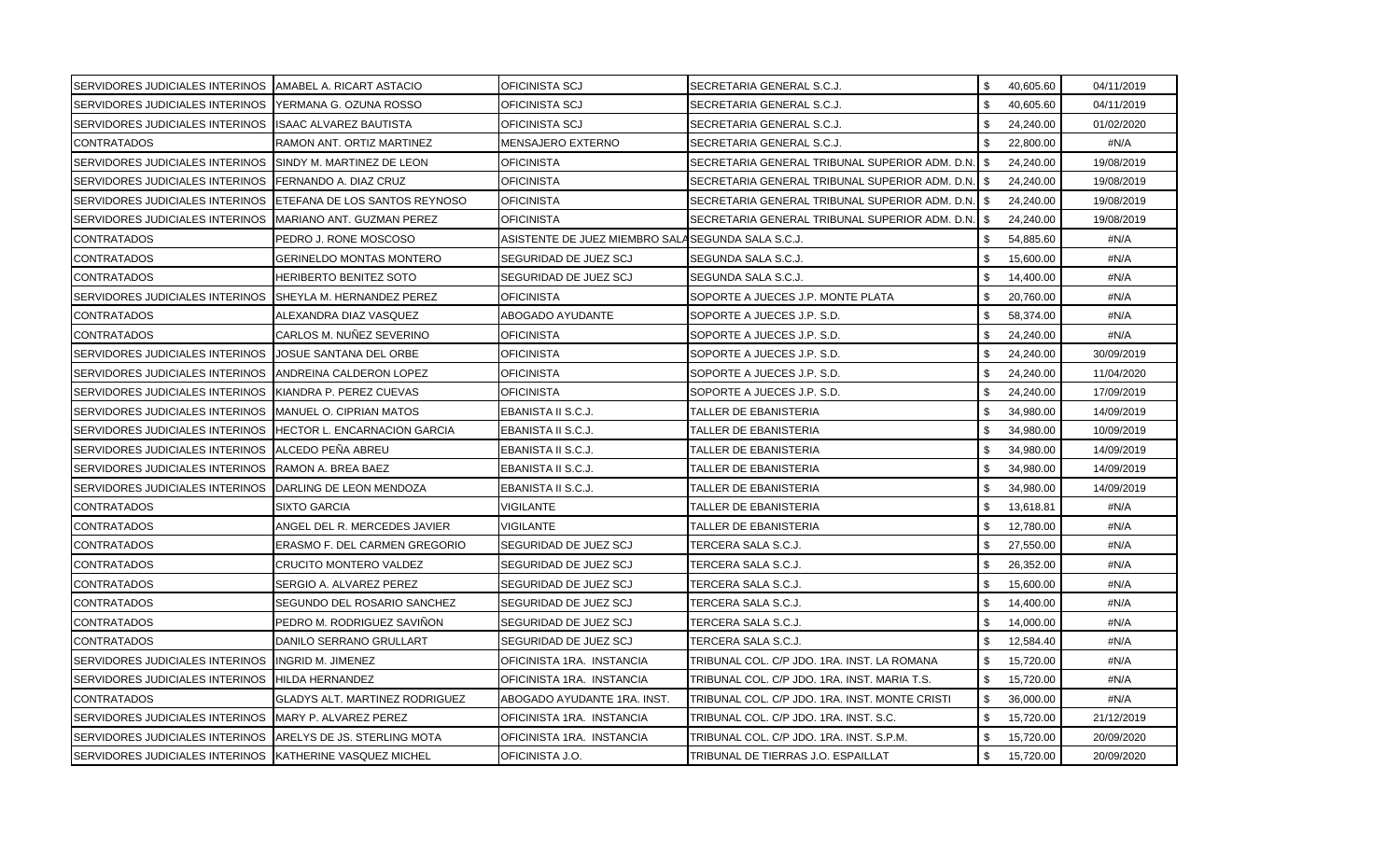| <b>CONTRATADOS</b>                     | RAMONA BONILLA GIL                   | <b>CONSERJE</b>           | TRIBUNAL DE TIERRAS J.O. PUERTO PLATA       | 12,444.00 | #N/A       |
|----------------------------------------|--------------------------------------|---------------------------|---------------------------------------------|-----------|------------|
| <b>SERVIDORES JUDICIALES INTERINOS</b> | <b>ILEONOR HERRERA RAMIREZ</b>       | OFICINISTA J.O.           | TRIBUNAL DE TIERRAS J.O. S.J.M.             | 15,720.00 | #N/A       |
| <b>CONTRATADOS</b>                     | KATY J. CALDERON ARAUJO              | OFICINISTA 1RA. INSTANCIA | TRIBUNAL EJEC. DE LA PENA D.N.              | 20,760.00 | #N/A       |
| <b>SERVIDORES JUDICIALES INTERINOS</b> | VANESSA M. SANCHEZ REYES             | OFICINISTA 1RA. INSTANCIA | TRIBUNAL EJEC. DE LA PENA MONTE CRISTI      | 15,720.00 | 18/08/2019 |
| <b>CONTRATADOS</b>                     | JOSE A. CERDA COPLIN                 | <b>VIGILANTE</b>          | TRIBUNAL N.N.A. ESPAILLAT                   | 12,444.00 | #N/A       |
| SERVIDORES JUDICIALES INTERINOS        | CHARLI D. CALDERON DE LOS SANTOS     | OFICINISTA 1RA. INSTANCIA | TRIBUNAL N.N.A. LA ALTAGRACIA               | 15,720.00 | 11/10/2019 |
| <b>CONTRATADOS</b>                     | AGUSTIN PEÑA DILONÉ                  | <b>CONSERJE</b>           | TRIBUNAL N.N.A. MONSEÑOR NOUEL              | 12,444.00 | #N/A       |
| <b>CONTRATADOS</b>                     | NERY LEBRON                          | VIGILANTE                 | TRIBUNAL N.N.A. MONTE CRISTI                | 12,444.00 | #N/A       |
| <b>CONTRATADOS</b>                     | SANDRO CABRAL                        | VIGILANTE                 | TRIBUNAL N.N.A. S.J.M.                      | 12,444.00 | #N/A       |
| <b>SERVIDORES JUDICIALES INTERINOS</b> | LEIDY A. PAULINO ABREU               | OFICINISTA 1RA. INSTANCIA | TRIBUNAL N.N.A. SANCHEZ RAMIREZ             | 15,720.00 | 17/07/2019 |
| <b>CONTRATADOS</b>                     | <b>LEONOR SANTOS PEREZ</b>           | CONSERJE                  | TRIBUNAL N.N.A. SANCHEZ RAMIREZ             | 12,444.00 | #N/A       |
| <b>CONTRATADOS</b>                     | LORENZA M. ESPINAL                   | CONSERJE                  | TRIBUNAL N.N.A. VALVERDE                    | 12,444.00 | #N/A       |
| <b>CONTRATADOS</b>                     | JUAN ML. ALMONTE PAULINO             | <b>CHOFER</b>             | TRIBUNAL SUPERIOR DE TIERRAS DPTO. NORTE    | 24,240.00 | #N/A       |
| SERVIDORES JUDICIALES INTERINOS        | JAFFREISI M. DE LOS SANTOS ALMANZAR  | <b>OFICINISTA</b>         | UNIDAD CITAC. NOTIF. Y COM. J.P. LA VEGA    | 20,760.00 | #N/A       |
| <b>SERVIDORES JUDICIALES INTERINOS</b> | ADA MA. ESTEVA PERDOMO               | <b>OFICINISTA</b>         | UNIDAD CITAC. NOTIF. Y COM. J.P. S.D.       | 24,240.00 | #N/A       |
| SERVIDORES JUDICIALES INTERINOS        | MIRIAM CASTRO CONTRERAS              | <b>OFICINISTA</b>         | UNIDAD CITAC. NOTIF. Y COM. J.P. S.D.       | 24,240.00 | #N/A       |
| <b>SERVIDORES JUDICIALES INTERINOS</b> | MARLENIS I. PEÑA                     | <b>OFICINISTA</b>         | UNIDAD CITAC. NOTIF. Y COM. J.P. S.D.       | 24,240.00 | 28/08/2019 |
| SERVIDORES JUDICIALES INTERINOS        | <b>GREICY M. BATISTA ALCANTARA</b>   | <b>OFICINISTA</b>         | UNIDAD CITAC, NOTIF, Y COM, J.P. S.D.       | 24,240.00 | 28/08/2019 |
| SERVIDORES JUDICIALES INTERINOS        | <b>GUSTAVO DE J. PAULINO ACEVEDO</b> | <b>OFICINISTA</b>         | UNIDAD CITAC. NOTIF. Y COM. J.P. S.D.       | 24,240.00 | 28/08/2019 |
| SERVIDORES JUDICIALES INTERINOS        | PAULA A. GARCIA ARIAS                | <b>OFICINISTA</b>         | UNIDAD CITAC. NOTIF. Y COM. J.P. S.D.       | 24,240.00 | 11/04/2020 |
| SERVIDORES JUDICIALES INTERINOS        | ASTRID C. CONTRERAS CRUZ             | <b>OFICINISTA</b>         | UNIDAD CITAC, NOTIF, Y COM, J.P. S.D.       | 24,240.00 | 31/12/2019 |
| SERVIDORES JUDICIALES INTERINOS        | <b>ESTEFANY ALT. RAMIREZ ROJAS</b>   | <b>OFICINISTA</b>         | UNIDAD CITAC. NOTIF. Y COM. J.P. S.D.       | 24,240.00 | 11/04/2020 |
| SERVIDORES JUDICIALES INTERINOS        | DEIRO R. FIGUEROA DIAZ               | <b>OFICINISTA</b>         | UNIDAD CITAC. NOTIF. Y COM. J.P. S.D.       | 24,240.00 | 28/08/2019 |
| SERVIDORES JUDICIALES INTERINOS        | MARIENI HEREDIA PANIAGUA             | <b>OFICINISTA</b>         | UNIDAD CITAC. NOTIF. Y COM. J.P. S.D.       | 24,240.00 | 11/04/2020 |
| SERVIDORES JUDICIALES INTERINOS        | JOHANNY E. AGRAMONTE DE PAULINO      | <b>OFICINISTA</b>         | UNIDAD CITAC. NOTIF. Y COM. J.P. S.D.       | 24,240.00 | 28/08/2019 |
| SERVIDORES JUDICIALES INTERINOS        | LOREN P. JESUS GARCIA                | <b>OFICINISTA</b>         | UNIDAD CITAC. NOTIF. Y COM. J.P. S.D.       | 24,240.00 | 04/09/2019 |
| SERVIDORES JUDICIALES INTERINOS        | DAVID E. DE RIVERA EVANGELISTA       | ALGUACIL DE ESTRADO       | UNIDAD CITAC. NOTIF. Y COM. J.P. S.D.       | 15,960.00 | 31/12/2019 |
| SERVIDORES JUDICIALES INTERINOS        | <b>SEBASTIAN I. FLORES MICHEL</b>    | ALGUACIL DE ESTRADO       | UNIDAD CITAC. NOTIF. Y COM. J.P. S.D.       | 15,960.00 | 31/12/2019 |
| <b>SERVIDORES JUDICIALES INTERINOS</b> | <b>MELANY MONCION PAULINO</b>        | <b>OFICINISTA</b>         | UNIDAD CITAC. NOTIF. Y COM. J.P. S.D. OESTE | 20,760.00 | 20/09/2020 |
| SERVIDORES JUDICIALES INTERINOS        | JANNIA M. MARTINEZ ENCARNACION       | <b>OFICINISTA</b>         | UNIDAD CITAC, NOTIF, Y COM, J.P. S.D. OESTE | 20,760.00 | 05/02/2020 |
| <b>CONTRATADOS</b>                     | JOSE ANT. ABREU ORTEGA               | ALGUACIL DE ESTRADO       | UNIDAD CITAC. NOTIF. Y COM. J.P. S.F.M.     | 14,760.00 | #N/A       |
| SERVIDORES JUDICIALES INTERINOS        | LUZ E. REYES DE CASTRO               | ALGUACIL DE ESTRADO       | UNIDAD CITAC. NOTIF. Y COM. J.P. S.F.M.     | 14,760.00 | 26/08/2019 |
| <b>CONTRATADOS</b>                     | YOHAMID F. RUIZ MATEO                | ABOGADO AYUDANTE          | UNIDAD DE ABOGADOS AYUDANTES TST            | 58,374.00 | #N/A       |
| <b>SERVIDORES JUDICIALES INTERINOS</b> | KHIARA H. HENRIQUEZ HERNANDEZ        | ABOGADO AYUDANTE          | UNIDAD DE ABOGADOS AYUDANTES TST            | 58,374.00 | 31/12/2019 |
| SERVIDORES JUDICIALES INTERINOS        | <b>GABRIELA COMPRES MATOS</b>        | <b>OFICINISTA</b>         | UNIDAD DE APOYO SECRETARIAL TST             | 24,240.00 | 31/12/2019 |
| SERVIDORES JUDICIALES INTERINOS        | JUAN C. SANCHEZ GARCIA               | <b>OFICINISTA</b>         | UNIDAD DE APOYO SECRETARIAL TST             | 24,240.00 | 31/12/2019 |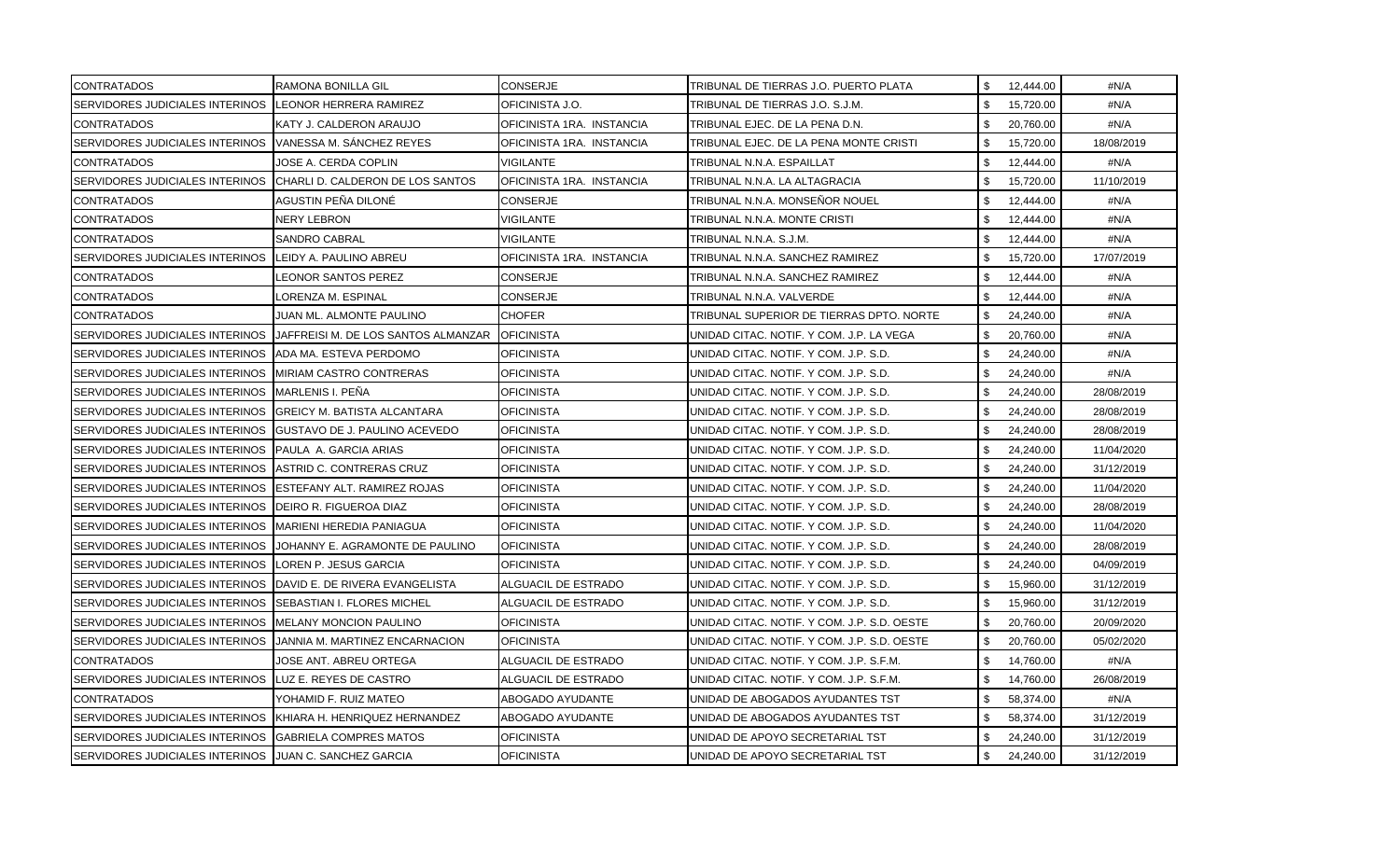| SERVIDORES JUDICIALES INTERINOS   NELSON J. ZACARIAS ALMANZAR |                                   | <b>OFICINISTA</b>          | UNIDAD DE AUDIENCIAS J.L. SANTIAGO                                     | \$17,640.00 |           | 31/12/2019 |
|---------------------------------------------------------------|-----------------------------------|----------------------------|------------------------------------------------------------------------|-------------|-----------|------------|
| SERVIDORES JUDICIALES INTERINOS                               | <b>IRUMAYRIS REYES FERNANDEZ</b>  | OFICINISTA                 | UNIDAD DE AUDIENCIAS J.P. BARAHONA                                     | \$          | 18,780.00 | #N/A       |
| SERVIDORES JUDICIALES INTERINOS                               | ANAMAXI RONDON SALDAÑA            | <b>OFICINISTA</b>          | UNIDAD DE AUDIENCIAS J.P. LA VEGA                                      | \$          | 20,760.00 | #N/A       |
| SERVIDORES JUDICIALES INTERINOS                               | DERNIS ELIZABETH MEJIA DIAZ       | OFICINISTA                 | UNIDAD DE AUDIENCIAS J.P. S.D.                                         | \$.         | 24,240.00 | 28/11/2019 |
| SERVIDORES JUDICIALES INTERINOS                               | NOELI BRITO                       | <b>OFICINISTA</b>          | UNIDAD DE AUDIENCIAS J.P. S.D.                                         | \$          | 24,240.00 | 31/12/2019 |
| SERVIDORES JUDICIALES INTERINOS                               | BELKIS M. NUÑEZ FLORES            | <b>OFICINISTA</b>          | UNIDAD DE AUDIENCIAS J.P. S.D.                                         | \$          | 24,240.00 | 31/12/2019 |
| SERVIDORES JUDICIALES INTERINOS                               | YORKE A. VILLALONA POLANCO        | OFICINISTA                 | UNIDAD DE AUDIENCIAS J.P. S.D.                                         | \$          | 24,240.00 | 28/08/2019 |
| SERVIDORES JUDICIALES INTERINOS                               | <b>MILAGROS M. TORRES REYES</b>   | <b>OFICINISTA</b>          | UNIDAD DE AUDIENCIAS J.P. S.D.                                         | \$          | 24,240.00 | 11/04/2020 |
| SERVIDORES JUDICIALES INTERINOS                               | ILILIAN R. LORENZO QUEVEDO        | <b>OFICINISTA</b>          | UNIDAD DE AUDIENCIAS J.P. S.D.                                         | \$          | 24,240.00 | 31/12/2019 |
| SERVIDORES JUDICIALES INTERINOS                               | JENNY BURGOS DE LA ROSA           | OFICINISTA                 | UNIDAD DE AUDIENCIAS J.P. S.D.                                         | \$          | 24,240.00 | #N/A       |
| SERVIDORES JUDICIALES INTERINOS                               | DIAMELY GOMEZ VASQUEZ             | <b>OFICINISTA</b>          | UNIDAD DE AUDIENCIAS J.P. S.D.                                         | \$          | 24,240.00 | 31/12/2019 |
| SERVIDORES JUDICIALES INTERINOS                               | STEPHANIE C. MELO IGNACIO         | OFICINISTA                 | UNIDAD DE AUDIENCIAS J.P. S.D.                                         | \$          | 24,240.00 | 31/12/2019 |
| SERVIDORES JUDICIALES INTERINOS                               | CARLINA DIAZ MORA                 | <b>OFICINISTA</b>          | UNIDAD DE AUDIENCIAS J.P. S.D. OESTE                                   | \$          | 20,760.00 | #N/A       |
| SERVIDORES JUDICIALES INTERINOS                               | ASTRID L. SEGURA CORNIEL          | OFICINISTA                 | UNIDAD DE AUDIENCIAS J.P. S.D. OESTE                                   | \$          | 20,760.00 | #N/A       |
| SERVIDORES JUDICIALES INTERINOS                               | IRISNELDA SANCHEZ SUERO           | <b>OFICINISTA</b>          | UNIDAD DE AUDIENCIAS J.P. S.D. OESTE                                   | \$          | 20,760.00 | #N/A       |
| SERVIDORES JUDICIALES INTERINOS                               | SERGIO R. RODRIGUEZ DE JESUS      | OFICINISTA                 | UNIDAD DE AUDIENCIAS J.P. S.D. OESTE                                   | \$          | 20,760.00 | 05/02/2020 |
| SERVIDORES JUDICIALES INTERINOS                               | <b>MIGUEL E. MORLA</b>            | OPERADOR GIS II            | UNIDAD DE CARTOGRAFIA DNMC                                             | \$          | 35,856.00 | #N/A       |
| SERVIDORES JUDICIALES INTERINOS                               | ALICIA REYES PEREZ                | OPERADOR GIS II            | UNIDAD DE CARTOGRAFIA DNMC                                             | \$          | 35,856.00 | #N/A       |
| SERVIDORES JUDICIALES INTERINOS                               | CATHERINE B. PEREZ MEJIA DE GOMEZ | <b>OPERADOR GIS II</b>     | UNIDAD DE CARTOGRAFIA DNMC                                             | \$          | 35,856.00 | #N/A       |
| <b>CONTRATADOS</b>                                            | ELIOENAI ANT. MEDINA MEJIA        |                            | DIRECTOR CORO DEL PODER JUDIC UNIDAD DE DIFUSION CULTURAL Y DEPORTIVA  | \$          | 28,860.00 | #N/A       |
| SERVIDORES JUDICIALES INTERINOS                               | JOAQUIN HERASME PEÑA              |                            | ENTRENADOR EQUIPO VOLLEYBALL UNIDAD DE DIFUSION CULTURAL Y DEPORTIVA   | \$          | 13,800.00 | #N/A       |
| <b>CONTRATADOS</b>                                            | ANDRES ANT. CAPELLAN MOYA         | INSTRUCTOR-CANTOR DEL CORO | <b>JUNIDAD DE DIFUSION CULTURAL Y DEPORTIVA</b>                        | \$          | 9,000.00  | #N/A       |
| <b>CONTRATADOS</b>                                            | PORFIRIO J. MATEO GUERRERO        |                            | PIANISTA CORO DEL PODER JUDICIAUNIDAD DE DIFUSION CULTURAL Y DEPORTIVA | \$          | 8,400.00  | #N/A       |
| <b>CONTRATADOS</b>                                            | PEDRO R. FERNANDEZ PEREZ          | AUX. DEL CORO              | UNIDAD DE DIFUSION CULTURAL Y DEPORTIVA                                | \$          | 7,200.00  | #N/A       |
| <b>CONTRATADOS</b>                                            | NELSON ALB. RINCON BELIS          |                            | ENTRENADOR EQUIPO BALONCEST(UNIDAD DE DIFUSION CULTURAL Y DEPORTIVA    | \$          | 6,720.00  | #N/A       |
| <b>CONTRATADOS</b>                                            | FERNANDO A. ALCANTARA             | <b>DIGITALIZADOR</b>       | UNIDAD DE DIGITALIZACION S.G.S.C.J.                                    | \$          | 26,880.00 | #N/A       |
| SERVIDORES JUDICIALES INTERINOS                               | PILAR P. MANZUETA DE LEON         | <b>DIGITALIZADOR</b>       | UNIDAD DE DIGITALIZACION S.G.S.C.J.                                    | \$          | 26,880.00 | 06/09/2019 |
| SERVIDORES JUDICIALES INTERINOS                               | LOREN E. GONZALEZ ARIAS           | <b>DIGITALIZADOR</b>       | UNIDAD DE DIGITALIZACION S.G.S.C.J.                                    | \$          | 26,880.00 | 12/10/2019 |
| SERVIDORES JUDICIALES INTERINOS                               | <b>I</b> ELISON MATEO MATOS       | AYUDANTE DE TOPOGRAFIA     | UNIDAD DE INSPECCION DNMC                                              | \$          | 25,680.00 | #N/A       |
| <b>CONTRATADOS</b>                                            | JOSE O. BRITO                     | MECANICO                   | UNIDAD DE MANTENIMIENTO DE VEHICULOS                                   | \$          | 30,000.00 | #N/A       |
| <b>CONTRATADOS</b>                                            | JESUS FCO. ARIAS JONHSON          | ELECTRICISTA SUPERVISOR    | UNIDAD DE OBRAS                                                        | -\$         | 70,000.00 | #N/A       |
| SERVIDORES JUDICIALES INTERINOS                               | LUISANA A. DE PAULA WILIAMO       | OFICINISTA                 | UNIDAD DE RECEPCION DE DOCUMENTOS TST                                  | \$          | 24,240.00 | 31/12/2019 |
| SERVIDORES JUDICIALES INTERINOS                               | RACHEL CAMPUSANO VASQUEZ          | OFICINISTA SCJ             | UNIDAD DE REGISTRO Y TRAMITE S.G.S.C.J.                                | \$          | 40,605.60 | 04/02/2020 |
| SERVIDORES JUDICIALES INTERINOS                               | NICOLE C. CRUZ ABREU              | OFICINISTA SCJ             | UNIDAD DE REGISTRO Y TRAMITE S.G.S.C.J.                                | \$          | 40,605.60 | 21/09/2019 |
| SERVIDORES JUDICIALES INTERINOS                               | ALEXANDRA AGUERO AGUERO           | OFICINISTA SCJ             | UNIDAD DE REGISTRO Y TRAMITE S.G.S.C.J.                                | \$          | 40,605.60 | 06/09/2019 |
| SERVIDORES JUDICIALES INTERINOS MASSIEL A. ALMANZAR CRUZ      |                                   | OFICINISTA SCJ             | UNIDAD DE REGISTRO Y TRAMITE S.G.S.C.J.                                | \$          | 40,605.60 | 06/09/2019 |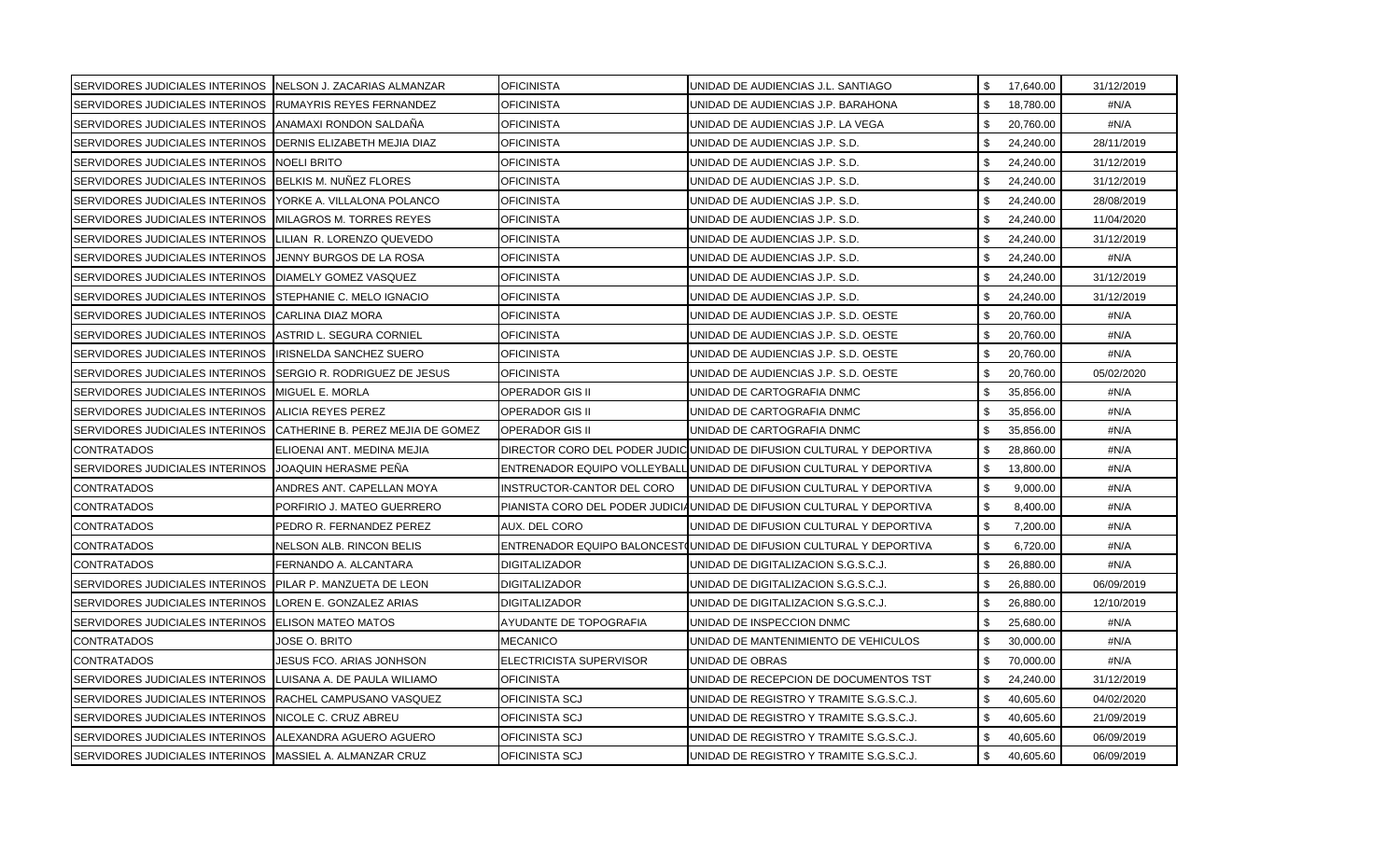| SERVIDORES JUDICIALES INTERINOS   ANGELA M. PEGUERO HERRERA |                                   | OFICINISTA SCJ               | UNIDAD DE REGISTRO Y TRAMITE S.G.S.C.J.                            | \$.          | 40,605.60 | 20/09/2019 |
|-------------------------------------------------------------|-----------------------------------|------------------------------|--------------------------------------------------------------------|--------------|-----------|------------|
| SERVIDORES JUDICIALES INTERINOS                             | LEONORA MATOS CASTILLO            | TECNICO REVISOR II           | UNIDAD DE REVISION, DNMC                                           | \$           | 58,370.40 | #N/A       |
| SERVIDORES JUDICIALES INTERINOS                             | LISSETTE J. GARRIDO BELTRE        | TECNICO REVISOR II           | UNIDAD DE REVISION, DNMC                                           | \$           | 58,370.40 | 25/01/2020 |
| SERVIDORES JUDICIALES INTERINOS                             | KARLENNY A. JIMENEZ COLON         | TECNICO REVISOR II           | UNIDAD DE REVISION, DNMC                                           | $\mathbf{f}$ | 58,370.40 | 25/01/2020 |
| SERVIDORES JUDICIALES INTERINOS                             | JUAN L. MEJIA ACOSTA              | TECNICO REVISOR II           | UNIDAD DE REVISION, DNMC                                           | \$           | 58,370.40 | 25/01/2020 |
| SERVIDORES JUDICIALES INTERINOS                             | DENNY P. GARCIA SANTANA           | TECNICO REVISOR II           | UNIDAD DE REVISION, DNMC                                           | \$           | 58,370.40 | 25/01/2020 |
| SERVIDORES JUDICIALES INTERINOS                             | WILLY QUEZADA QUEZADA             | <b>TECNICO REVISOR II</b>    | UNIDAD DE REVISION, DNMC                                           | \$           | 58,370.40 | 02/02/2020 |
| SERVIDORES JUDICIALES INTERINOS                             | KATHERINE S. HERRAND RAMIREZ      | TECNICO REVISOR II           | UNIDAD DE REVISION, DNMC                                           | \$           | 58,370.40 | 25/01/2020 |
| SERVIDORES JUDICIALES INTERINOS                             | EURY D. CORPORAN ISABEL           | TECNICO REVISOR II           | UNIDAD DE REVISION, DNMC                                           | \$           | 58,370.40 | 25/01/2020 |
| SERVIDORES JUDICIALES INTERINOS                             | NIKAURYS A. PEÑA JAVIER           | TECNICO REVISOR II           | UNIDAD DE REVISION, DNMC                                           | \$           | 58,370.40 | #N/A       |
| SERVIDORES JUDICIALES INTERINOS                             | RAMON A. FELIZ ESPINOSA           | TECNICO REVISOR II           | UNIDAD DE REVISION, DNMC                                           | \$           | 58,370.40 | #N/A       |
| <b>CONTRATADOS</b>                                          | AMAURYS F. MOJICA CABRERA         | AUXILIAR ADMINISTRATIVO      | UNIDAD DE REVISION, DNMC                                           | \$           | 24,240.00 | #N/A       |
| SERVIDORES JUDICIALES INTERINOS                             | <b>IGENESIS V. DUVERGE MENDEZ</b> | OFICINISTA DE SERVICIO CIVIL | UNIDAD DE SERVICIO CIVIL C.S.C. N.N.A. S.C.                        | \$           | 18,780.00 | 31/12/2019 |
| SERVIDORES JUDICIALES INTERINOS                             | <b>ARTURO RODRIGUEZ FEBLES</b>    | <b>OFICINISTA</b>            | UNIDAD DE SERVICIO CIVIL C.S.C. N.N.A. S.D.                        | \$           | 20,760.00 | #N/A       |
| <b>SERVIDORES JUDICIALES INTERINOS</b>                      | <b>BRYAN MARTINEZ REYES</b>       | OFICINISTA DE SERVICIO CIVIL | UNIDAD DE SERVICIO CIVIL C.S.C. N.N.A. S.D.                        | \$           | 20,760.00 | #N/A       |
| <b>SERVIDORES JUDICIALES INTERINOS</b>                      | CHELSEA MENDEZ SEVERINO           | OFICINISTA DE SERVICIO PENAL | UNIDAD DE SERVICIO PENAL C.S.C. N.N.A. S.D.                        | -S           | 20,760.00 | #N/A       |
| <b>CONTRATADOS</b>                                          | ANTONIO FRIAS CASTRO              | <b>CAMARERO III</b>          | UNIDAD DE SERVICIOS ADMINISTRATIVOS Y LOGISTICO \$                 |              | 28,860.00 | #N/A       |
| <b>CONTRATADOS</b>                                          | <b>MARTINA FLORES</b>             | <b>CAMARERO III</b>          | UNIDAD DE SERVICIOS ADMINISTRATIVOS Y LOGISTICO \$                 |              | 28,860.00 | #N/A       |
| <b>CONTRATADOS</b>                                          | LEONARDO RODRIGUEZ LORA           | <b>CHOFER</b>                | UNIDAD DE SERVICIOS ADMINISTRATIVOS Y LOGISTICO \$                 |              | 24,240.00 | #N/A       |
| <b>CONTRATADOS</b>                                          | RAFAEL MORILLO                    | <b>CHOFER</b>                | UNIDAD DE SERVICIOS ADMINISTRATIVOS Y LOGISTICO \$                 |              | 24,240.00 | #N/A       |
| <b>CONTRATADOS</b>                                          | MIGUEL A. PIÑA QUEZADA            | AUXILIAR ADMINISTRATIVO      | UNIDAD DE SERVICIOS ADMINISTRATIVOS Y LOGISTICO \$                 |              | 24,240.00 | #N/A       |
| <b>CONTRATADOS</b>                                          | GARY COLLINS MORROBEL             | <b>CHOFER</b>                | UNIDAD DE SERVICIOS ADMINISTRATIVOS Y LOGISTICO \$                 |              | 24,240.00 | #N/A       |
| <b>CONTRATADOS</b>                                          | LEANDRO CONCEPCION DE LA ROSA     | PARQUEADOR                   | UNIDAD DE SERVICIOS ADMINISTRATIVOS Y LOGISTICO \$                 |              | 16,440.00 | #N/A       |
| SERVIDORES JUDICIALES INTERINOS                             | JOSE G. ACEVEDO MARTINEZ          | PARQUEADOR                   | UNIDAD DE SERVICIOS ADMINISTRATIVOS Y LOGISTICO \$                 |              | 16,440.00 | #N/A       |
| <b>CONTRATADOS</b>                                          | BRUNILDA PAYANO ADAMES            | CONSERJE                     | UNIDAD DE SERVICIOS ADMINISTRATIVOS Y LOGISTICO \$                 |              | 14,160.00 | #N/A       |
| <b>CONTRATADOS</b>                                          | JOSE A. FRIAS LOPEZ               |                              | SUPERVISOR (A) DE MANTENIMIENT UNIDAD DE SERVICIOS Y MANTENIMIENTO | \$           | 54,648.00 | #N/A       |
| <b>CONTRATADOS</b>                                          | RAFAEL A. LOPEZ NUÑEZ             |                              | SUPERVISOR (A) DE MANTENIMIENT UNIDAD DE SERVICIOS Y MANTENIMIENTO | \$           | 54,648.00 | #N/A       |
| <b>CONTRATADOS</b>                                          | NIGLISSA PORTES TAPIA             |                              | SECRETARIA (O) DE DEPARTAMENT UNIDAD DE SERVICIOS Y MANTENIMIENTO  | \$           | 37,920.00 | #N/A       |
| SERVIDORES JUDICIALES INTERINOS                             | FELIX ML. ANTIGUA GERMAN          |                              | SUPERVISOR (A) DE MANTENIMIENT UNIDAD DE SERVICIOS Y MANTENIMIENTO | \$           | 30,000.00 | #N/A       |
| <b>CONTRATADOS</b>                                          | ISIDRO CASTILLO VASQUEZ           | ELECTRICISTA I               | UNIDAD DE SERVICIOS Y MANTENIMIENTO                                | \$           | 23,280.00 | #N/A       |
| <b>CONTRATADOS</b>                                          | SILVESTRE ANT. NOVAS SIERRA       | ELECTRICISTA II              | UNIDAD DE SERVICIOS Y MANTENIMIENTO                                | \$           | 23,280.00 | #N/A       |
| <b>CONTRATADOS</b>                                          | NELSON G. GEORGE SIMON            | <b>PINTOR</b>                | UNIDAD DE SERVICIOS Y MANTENIMIENTO                                | -S           | 21,480.00 | #N/A       |
| <b>CONTRATADOS</b>                                          | ROBERTO ALMONTE                   | <b>PLOMERO</b>               | UNIDAD DE SERVICIOS Y MANTENIMIENTO                                | \$           | 21,480.00 | #N/A       |
| SERVIDORES JUDICIALES INTERINOS                             | BERTIS V. CRUZ MOTA               | <b>PINTOR</b>                | UNIDAD DE SERVICIOS Y MANTENIMIENTO                                | \$           | 21,480.00 | 19/09/2019 |
| <b>SERVIDORES JUDICIALES INTERINOS</b>                      | <b>VICTOR M. GOMEZ LOPEZ</b>      | <b>PINTOR</b>                | UNIDAD DE SERVICIOS Y MANTENIMIENTO                                | \$           | 21,480.00 | 19/09/2019 |
| SERVIDORES JUDICIALES INTERINOS RAMON ALB. DALMASI MOREL    |                                   | <b>PINTOR</b>                | UNIDAD DE SERVICIOS Y MANTENIMIENTO                                | \$           | 21,480.00 | 19/09/2019 |